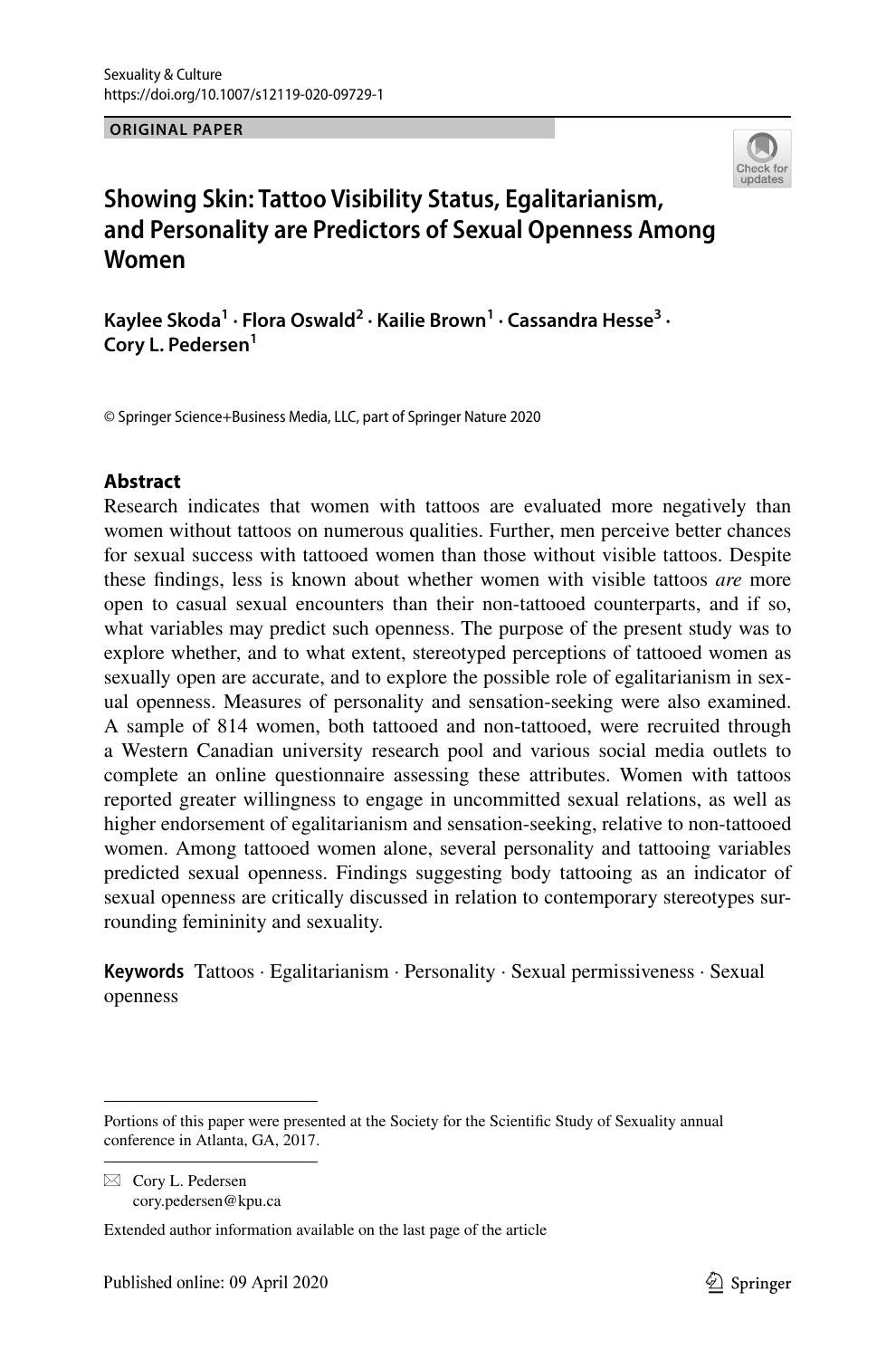#### **Introduction**

In recent decades, tattoos have become an increasingly popular artistic platform for expressing one's identity. Being "inked" has become an embodied approach to protesting mainstream society—whether intentional or not—with prominence across North America, Europe, and Japan (Guéguen [2012;](#page-19-0) Swami and Furnham [2007\)](#page-20-0). In North America, an estimated 20–30% of individuals over 18 years of age report having at least one tattoo and between 10 and 20% have two or more (Blanton [2014](#page-17-0); Ipsos Reid [2012;](#page-19-1) Laumann and Derick [2016;](#page-19-2) Shannon-Massal [2016\)](#page-20-1). Popular motivations for getting tattooed include attempts to express oneself, to appear unique, to create beauty and art, or to celebrate an idea or person one appreciates (Atkinson and Young [2001](#page-17-1); Hill et al. [2016](#page-19-3); Wohlrab et al. [2007a](#page-21-0), [b\)](#page-21-1).

Despite the current widespread popularity of tattoos, it is not uncommon in Western cultures for tattooed individuals to be recipients of a swathe of negative implicit and explicit perceptions (e.g., Dickson et al. [2014;](#page-18-0) Larsen et al. [2014;](#page-19-4) Seiter and Hatch [2005;](#page-20-2) Zestcott et al. [2018](#page-21-2)). Historical associations of tattoos with sailors and other working-class members (Sanders [1988](#page-20-3)), as well as deviant groups such as motorcycle bikers, gang members, and prisoners (Kosut [2006;](#page-19-5) Wohlrab et al. [2007a,](#page-21-0) [b\)](#page-21-1) have positioned the tattoo as a provocative cultural marking. The punk and gay movements of the 1980′s further pitted the tattoo against mainstream society, using body modification as a mark of protest against middleclass, conservative norms (Pitts [2003;](#page-20-4) Wohlra et al. [2007a](#page-21-0), [b](#page-21-1)).

Though tattoos are now increasingly prevalent and no longer confined to the bodies of distinct cultural groups or social classes, mainstream reactions to tattoos appear to have retained a sense of their historical roots; tattoos are typically associated with stereotypically negative behaviors such as aggression, violence, and crime (Broussard and Harton [2018;](#page-18-1) Durkin and Houghton [2000](#page-18-2); Laumann and Derick [2016;](#page-19-2) Zeiler and Kasten [2016\)](#page-21-3) as well as with a perception of decreased credibility (Seiter and Hatch [2005](#page-20-2)), decreased attractiveness, and increased promiscuity (Swami and Furnham [2007\)](#page-20-0).

Certainly, the prevalence of tattoo popularity over the last several decades has revealed a dramatic shift in tattoo stigma, particularly in recent years, however this has been primarily toward tattooed males (Hawkes et al. [2004](#page-19-6)). Greater social acceptance and popularity have now been granted to many men with visible tattoos—a revolution not yet experienced by visibly tattooed women (see Baumann et al. [2016;](#page-17-2) Westerfield et al. [2012\)](#page-21-4). Indeed, cultural historians posit that tattooed women generally have long been judged more negatively than either men or their non-tattooed, female counterparts (DeMello [2000;](#page-18-3) Gray [1994\)](#page-18-4). Arguably, many of the negative connotations associated with tattooed women date back to the late nineteenth century, when women who pursued careers as burlesque dancers or circus attractions would tattoo themselves, dress scantily, and act unconventionally relative to their expected gender role, rendering them rebels—and pariahs of their time (Braunberger [2000;](#page-18-5) Gray [1994\)](#page-18-4). While a small collection of tattoosporting Victorian women were certainly positively embraced—acknowledged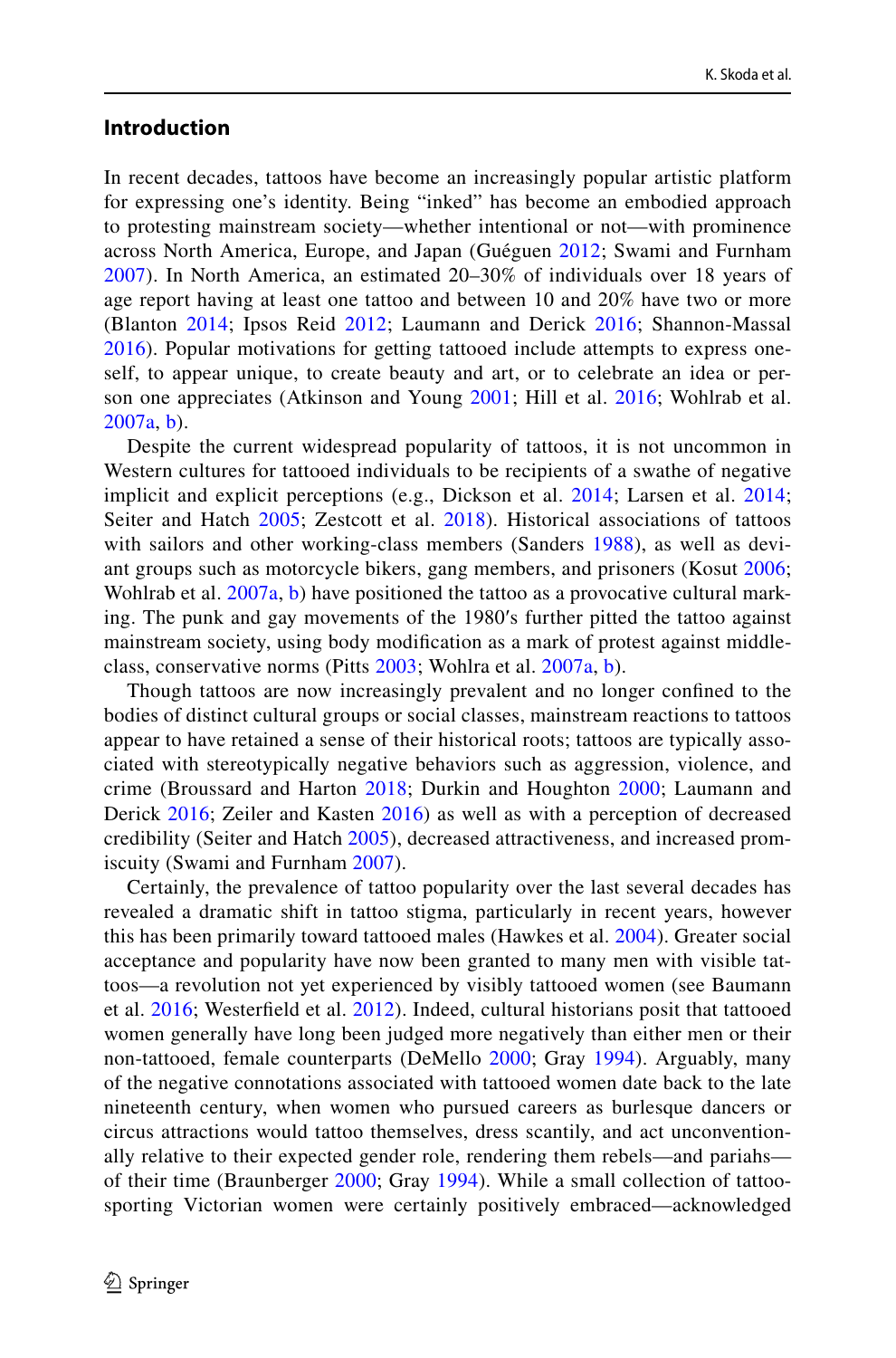as courageous and noble and perceived as attractive and appealing—such was a privilege enjoyed primarily among the upper classes (Armstrong [1991](#page-17-3); Miffin [1997\)](#page-19-7).

Though women sport about half of all tattoos worn today (King and Vidourek [2013](#page-19-8); Laumann and Derick [2016;](#page-19-2) Stieger et al. [2010\)](#page-20-5), contemporary cultural perceptions of tattooed women in the twenty-first century remain largely negative. For instance, Degelman and Price ([2002\)](#page-18-6) found that a coloured photograph of a young woman with a black tattoo on her left upper arm was rated lower on measures of athleticism, attractiveness, motivation, honesty, generosity, religiosity, intelligence, and artistic ability than the same photographed woman with no tattoo. Comparably, Seiter and Hatch ([2005\)](#page-20-2) reported that a female model with a tattoo was rated as less competent and sociable than the same target without a tattoo. Though perceptions may be evolving—more recently, Broussard and Harton [\(2018](#page-18-1)) found that women with tattoos were rated as stronger and more independent than women without tattoos—these same tattooed women were nonetheless rated broadly as having more negative characteristics overall.

The available evidence further indicates that tattoo number, visibility, and size are factors contributing to perceptions of tattooed women. Swami and Furnham [\(2007](#page-20-0)) asked participants to rate 16 female line drawings with varying degrees of tattooing and noted that both men and women rated the more heavily tattooed drawings as less attractive and more sexually open. Additionally, in a mixed-gender sample, Hawkes et al. ([2004\)](#page-19-6) determined that the larger and more visible a woman's tattoo, the more negative the overall perception of the wearer. Finally, Guéguen ([2013\)](#page-19-9) found in an experimental field study that men perceived better chances of casual sexual success with—and were more likely to approach and express their sexual intent toward—a visibly tattooed female compared to one without a visible tattoo. Notably, the sexual orientation of these men was not reported; the assumption of these men's heterosexuality permeates the claims made by this work.

Taken together, these findings suggest a relationship between tattoos and perceptions of women as sexually open, with heavier and more visible tattooing apparently indicating greater sexual openness. We find it important to briefly articulate here our own positioning in relation to the discourse of sexual openness. As sexpositive researchers, we do not intend to stigmatize or provide commentary on women's sexual behaviors. Rather, we utilize the terminology of sexual openness herein defined as the tendency to have casual, uncommitted sexual relationships throughout this work in the reporting of previous research. Neutral articulation is challenged both by historical constraints and biases pertaining to women's sexuality (e.g., gendered constructions of sexual openness as promiscuity), as well as our own sex-positive perspectives. The suggested relationship between tattooing and perceptions of women as sexually open is possibly the result of historical holdover; that is, because of the historical association between deviance and tattoos, contemporary tattoos may continue to be associated with deviance and, particularly for women, sexual deviance—an area where stigma has yet to recede from its historical precedent. Women who are open to casual sex with men continue to be stigmatized and viewed as aberrant in contemporary cultures (e.g., Farvid et al. [2017](#page-18-7); Marks et al. [2019](#page-19-10); Muggleton et al. [2019](#page-19-11)). Indeed, ongoing cultural endorsement of the sexual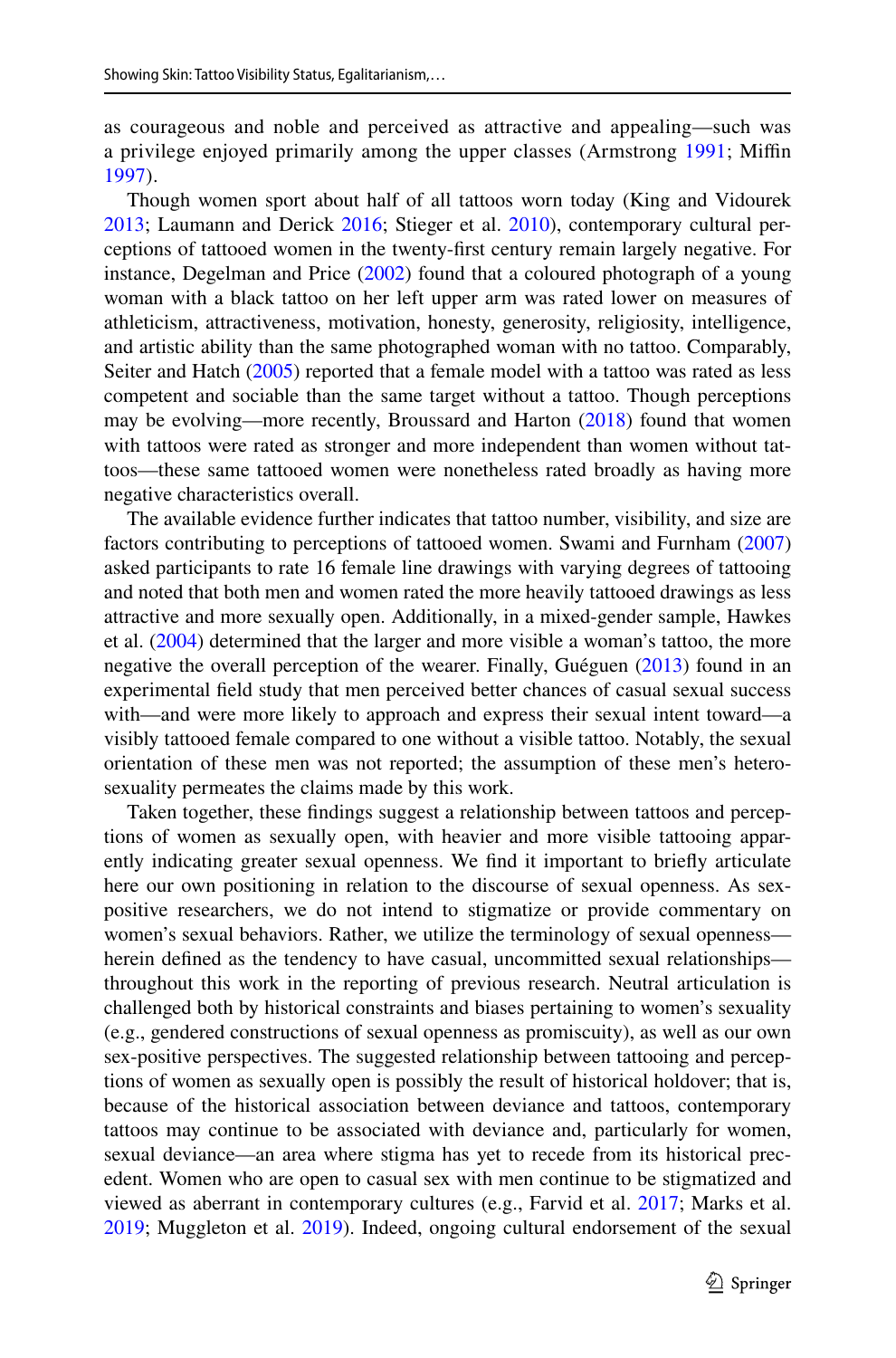double standard may explain why contemporary tattooed males have been able to achieve greater social acceptance than their female counterparts (Baumann et al. [2016](#page-17-2); Westerfield et al. [2012](#page-21-4)).

Feminist theorists suggest that women who display large, visible tattoos may be explicitly claiming their bodies as their own, reinforcing their identities as well as exerting power and control (e.g., Atkinson [2002;](#page-17-4) Hardin [1999](#page-19-12)); as noted, tattooed women are perceived by mixed-gender samples as stronger and more independent than women without tattoos (Broussard and Harton [2018\)](#page-18-1). The finding that heterosexual men tend to hold negative attitudes toward strong and powerful females, and prefer powerless and submissive women (e.g., Cashdan [1995](#page-18-8); Meier and Dionne [2009](#page-19-13); Rudman and Glick [2001](#page-20-6); Rudman and Kilianski [2000](#page-20-7)) may account for why men hold negative attitudes toward women with tattoos (Resenhoeft et al. [2008;](#page-20-8) Singer [1993](#page-20-9)).

Or perhaps, as argued in evolutionary psychology—where (assumedly heterosexual) men typically use physical attributes to evaluate potential short-term or longterm mates—the presence of tattoos serves as a signal for sexual intent and openness. This supposition is evidenced by the popularly reported body modification motivations of beauty and sexual attraction, whereby women (and some men; inclusive gender and sexual orientation data is not available) utilize body modifications to emphasize their body and sexuality (e.g., Armstrong et al. [2006](#page-17-5); Wright [1995;](#page-21-5) see Wohlrab et al. [2007a](#page-21-0), [b](#page-21-1) for review). It is possible that this motivation may have bred, or may have resulted from, a cultural association of tattooing with sexualization; evolutionary psychological perspectives argue that by selecting a female mate with a tattoo, a heterosexual man may therefore perceive increased odds of achieving sexual success (Botwin et al. [1997;](#page-18-9) Guéguen [2013\)](#page-19-9).

While such theories help to provide insight into third party perceptions of tattooed women, as well as to provide potential explanations for the origin of such stereotypes, they provide few answers regarding the individual characteristics of the women who willingly enter a lifelong commitment of being "inked". Those who voluntarily embrace the possible negative cultural stereotypes that come with wearing tattoos may arguably differ in various personality or ideological attributes than those who remain ink-free.

Studies examining the possible correlations of tattooed individuals relative to their non-tattooed counterparts have revealed more similarity than difference between the tattooed and non-tattooed in aspects of agreeableness, conscientiousness, and openness (e.g., Swami et al. [2012\)](#page-21-6), while findings pertaining to neuroticism remain mixed and have demonstrably small effect sizes (Pozgain et al. [2004;](#page-20-10) Swami et al. [2012](#page-21-6)), suggesting few real world implications (Tate and Shelton [2008\)](#page-21-7). Further, various studies have found tattooed individuals to be higher in extraversion and related traits, such as sensation-seeking (Copes and Forsyth [1993;](#page-18-10) Drews et al. [2000](#page-18-11); Roberti et al. [2004;](#page-20-11) Stirn et al. [2006;](#page-20-12) Swami [2012;](#page-20-13) Swami et al. [2012;](#page-21-6) Wohlrab et al. [2007a,](#page-21-0) [b](#page-21-1)), while others report no significant differences of such per-sonality traits in between-group analyses (Forbes [2001](#page-18-12); Tate and Shelton [2008\)](#page-21-7). Overall, however, much of the available evidence appears to suggest higher extraversion on the part of tattooed individuals—a difference driven by scores on sensation seeking (Swami et al. [2012](#page-21-6)). Importantly, the individual variables of extraversion,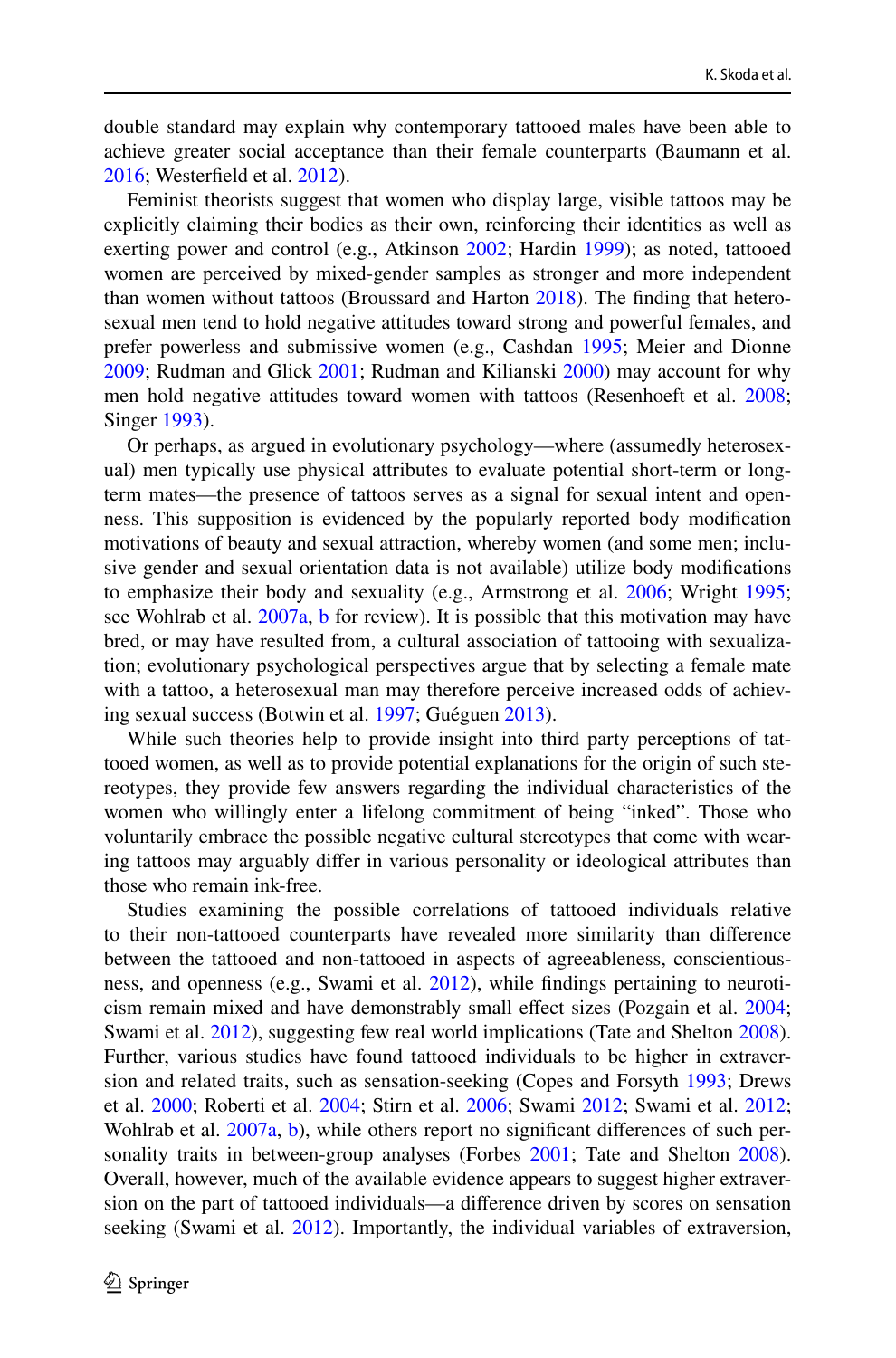sensation-seeking, and tattoo wearing have been linked to heightened sexual risktaking and sexual engagement among women in general (e.g., Hoyle et al. [2000;](#page-19-14) Markey et al. [2003;](#page-19-15) Miller et al. [2004\)](#page-19-16), suggesting that these variables are potentially influential in the relationship between tattooed women's behaviours and acceptance of sexual openness.

Although existing research has examined various personality links between women who have tattoos and women who do not, there nonetheless remain gaps in the extant research; one, for instance, is whether any stereotypes of tattooed women are empirically founded. Further, an important attribute that may tie the prevailing findings together is that of gender-role ideology, and particularly, the role of egalitarianism. Tattoos are typically deemed a man's activity (e.g., DeMello [2000\)](#page-18-3); tattooed females represent gender-role violators (Dickson et al. [2014](#page-18-0)) and indeed, sociological studies have suggested that women may use tattoos to signal their nontraditional femininity and defiance of traditional roles (e.g., Atkinson [2002](#page-17-4); Hardin [1999\)](#page-19-12). Thus, the relationship between tattoos and egalitarianism as predictors of sexual openness remain unexplored. Perhaps the underlying link between tattoos and sexual openness is not ink at all, but rather, the result of a more egalitarian belief system.

#### **Focus of the Present Study**

The purpose of the present study was to explore whether, and to what extent, stereotyped perceptions of tattooed women as sexually open (i.e., tending to have casual, uncommitted sexual relationships) are accurate, and the influence of egalitarianism on tattooed women's sexual openness. Apart from Swami [\(2012](#page-20-13)), who found that adults of both genders with tattoos reported greater willingness to engage in sexual relations without commitment, little research has explored whether stereotypes surrounding tattooed women's sexuality are accurate; that is, whether women with tattoos truly *are* more sexually open than their non-tattooed counterparts, as suggested by prevalent stereotypes. Further, to our knowledge, no research has explored the relative contributions of gender-role ideology and tattooing to sexual openness. Lastly, the present study also explores, for the first time, the relationship between women's tattoo number, general tattoo visibility, and sexual openness.

Given previous equivocal research, additional measures were included to provide a robust understanding of the various attributes that may also be associated with sexual openness and a woman's decision to have their skin tattooed, including extraversion, neuroticism, and sensation-seeking (see Burger and Finkel [2002](#page-18-13); Copes and Forsyth [1993;](#page-18-10) Dickson et al. [2014;](#page-18-0) Drews et al. [2000](#page-18-11); Roberti et al. [2004](#page-20-11); Stirn et al. [2006](#page-20-12); Swami [2012;](#page-20-13) Swami et al. [2012;](#page-21-6) Wohlrab et al. [2007a,](#page-21-0) [b\)](#page-21-1). A measure of religiosity was included as a control variable, as previous research has demonstrated negative correlations between religiosity and sexual openness (Rowatt and Schmitt [2003](#page-20-14); Schmitt and Fuller [2015](#page-20-15)).

The current study consolidates the findings of previous research on tattoowearing and various facets of female sexuality by evaluating these in conjunction with egalitarianism for the first time. Further, to our knowledge, no previous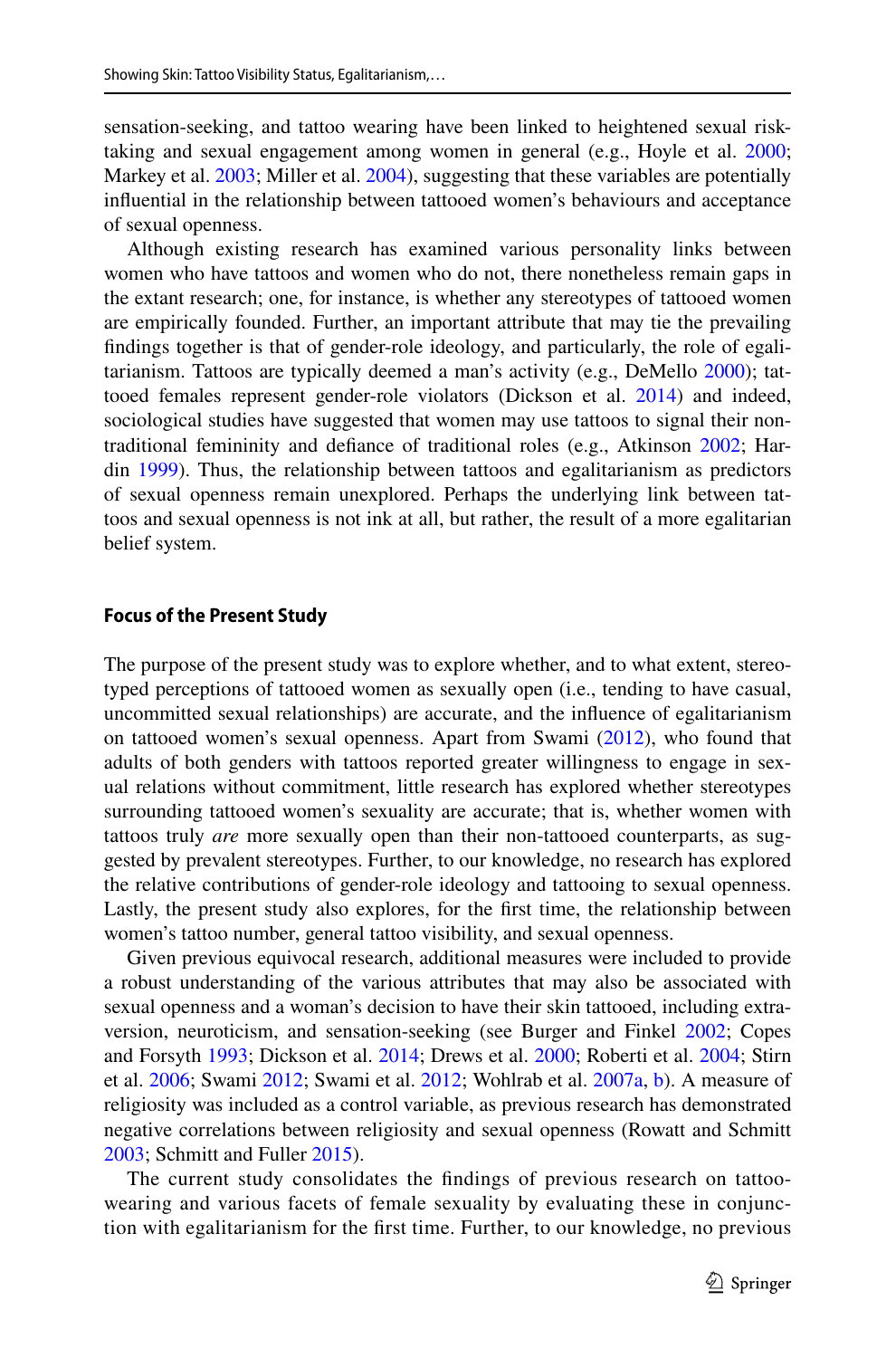research has examined whether women with tattoos are as sexually open as both men and women anticipate; as such, the present study was considered exploratory in nature, and guided by several research questions. First, we explored whether women with tattoos reported greater sexual openness than their nontattooed counterparts. Next, we questioned how the variables of sexual openness and personality (e.g., extraversion, neuroticism, sensation-seeking) differentiate tattooed from non-tattooed women—and among these variables, which best account for the variability of sexual openness among women. Finally, we examined whether tattoo variables, such as tattoo number and placement status, predict additional variance in female sexual openness among tattooed women only.

## **Methodology**

#### **Participants**

The sample was comprised of 814 female participants ranging in age from 16 to 66 years ( $M_{\text{age}} = 25.36$ ;  $SD_{\text{age}} = 8.30$ ). Participants were recruited from the psychology research participant pool at a sizeable Western Canadian university and via snowball sampling through several online forums including Twitter, Facebook, and several online research participant recruitment sites.

The number of tattoos reported by tattooed participants  $(n=391; 48\%)$  of the current sample) ranged from 1 to as many as  $16 \text{ (mode} = 1; M = 3.24; SD = 2.77)$ . Among tattooed women, 32% indicated having one tattoo and 68% indicated having more than one. Regarding tattoo placement, participants were asked to indicate the location of their tattoos (i.e., visible or nonvisible placement) and the number of tattoos for each. In our sample, 88% of tattooed participants reported having at least one tattoo positioned in a location observable to others  $(i.e., "visible" tattoos) such as on the neck, hands, forearms, or calves (*mode* = 1;$  $M = 2.36$ ;  $SD = 2.14$ ), while 54% of participants reported having at least one tattoo positioned in locations not generally observable to others (i.e., "nonvisible") including the genitals, breasts, ribs, spine, and lower back ( $mode = 0$ ;  $M = 0.88$ ;  $SD = 1.10$ ). Additionally, 42% of participants reported having both visible and nonvisible tattoo placements, resulting in percentages for visibility and nonvisibility exceeding 100%.

An independent samples t-test revealed that women with tattoos were significantly older  $(M_{age} = 27.50; SD_{age} = 8.60)$  than their non-tattooed counterparts  $(M_{\text{age}} = 23.39; SD_{\text{age}} = 7.50)$ ,  $t(812) = -7.27$ ,  $p < 0.001$ . Further, chi square analyses indicated significant differences in reported ethnicity,  $\chi^2$ (6,  $N = 814$ ) = 81.22,  $p < 0.001$ , sexual orientation,  $\chi^2$  (3,  $N = 814$ ) = 28.23,  $p < 0.001$ , highest level of completed education,  $\chi^2$  (5,  $N = 814$ ) = 42.77,  $p < 0.001$ , and relationship status,  $\chi^2$  (5,  $N = 814$ ) = 24.09,  $p < 0.001$ . Demographic information of participants by tattoo status are found in Table [1](#page-6-0).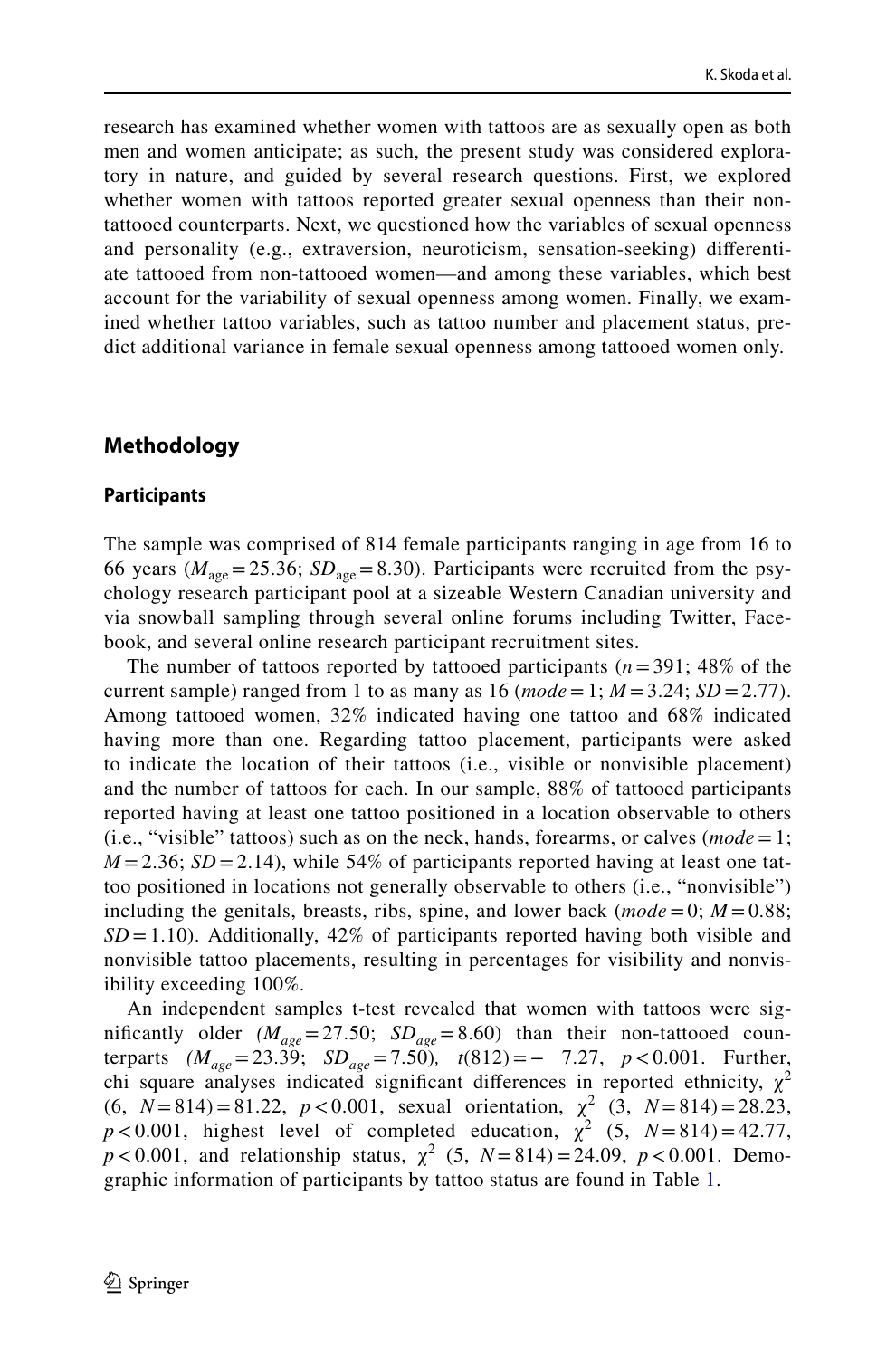|                                    | Tattooed women<br>$n = 391$  | Nontattooed women<br>$n = 423$ |
|------------------------------------|------------------------------|--------------------------------|
| Age                                | $M = 27.50$<br>$(SD = 8.60)$ | $M = 23.39$<br>$(SD = 7.50)$   |
| Sexual orientation                 |                              |                                |
| Straight                           | $251(64.2\%)$                | 329 $(77.8\%)_h$               |
| Gay                                | 18 (4.6%)                    | $12(2.8\%)$                    |
| <b>Bisexual</b>                    | 119 $(30.4\%)$               | $70(16.5\%)_h$                 |
| Asexual                            | $3(0.8\%)$                   | $12(2.8\%)_h$                  |
| Relationship status                |                              |                                |
| Single                             | $100(25.6\%)$                | 168 $(39.7\%)_h$               |
| Casually dating                    | $60(15.3\%)$                 | 45 $(10.6\%)_h$                |
| Non-marital committed relationship | 157 (40.2%)                  | 159 (37.6%)                    |
| Married/common-law union           | 63 $(16.1\%)$                | 47 $(11.1\%)_{h}$              |
| Separated/divorced                 | $10(2.6\%)$                  | $4(0.9\%)$                     |
| Widowed                            | $1(0.3\%)$                   | $0(0\%)$                       |
| Ethnicity                          |                              |                                |
| Caucasian                          | 291 (74.4%).                 | $208(49.29\%)_{h}$             |
| <b>Indian/South Asian</b>          | $22(5.6\%)$                  | 111 $(26.2\%)_h$               |
| Asian/Pacific Islander             | $32(8.2\%)$                  | 56 $(13.2\%)_h$                |
| <b>Black</b>                       | 7(1.8%)                      | $6(1.4\%)$                     |
| Hispanic                           | 14 (3.6%)                    | $13(3.1\%)$                    |
| First nations/aboriginal           | $5(1.3\%)$                   | $2(0.5\%)$                     |
| Other identification               | $20(5.1\%)$                  | $27(6.4\%)$                    |
| Education                          |                              |                                |
| Some high school                   | $5(1.3\%)$ <sub>a</sub>      | $20(4.7\%)_{h}$                |
| Completed high school              | 38 $(9.7\%)$ <sub>3</sub>    | 82 $(19.4\%)_h$                |
| Some undergraduate                 | 188 (47.6%)                  | 219 (51.8%)                    |
| Completed undergraduate            | $108(27.6\%)$                | 77 $(18.2\%)$ <sub>h</sub>     |
| Vocational degree/certificate      | $21(5.4\%)$                  | $8(1.9\%)_h$                   |
| Graduate school or above           | 33 $(8.4\%)$                 | 17 $(4.0\%)$                   |

<span id="page-6-0"></span>

Columns with differing subscripts are significantly different,  $p < .05$ 

### **Materials and Measures**

### **Demographics**

Participants were asked to respond to a five-item questionnaire regarding their age, ethnicity, sexual orientation, relationship status, and highest level of completed education.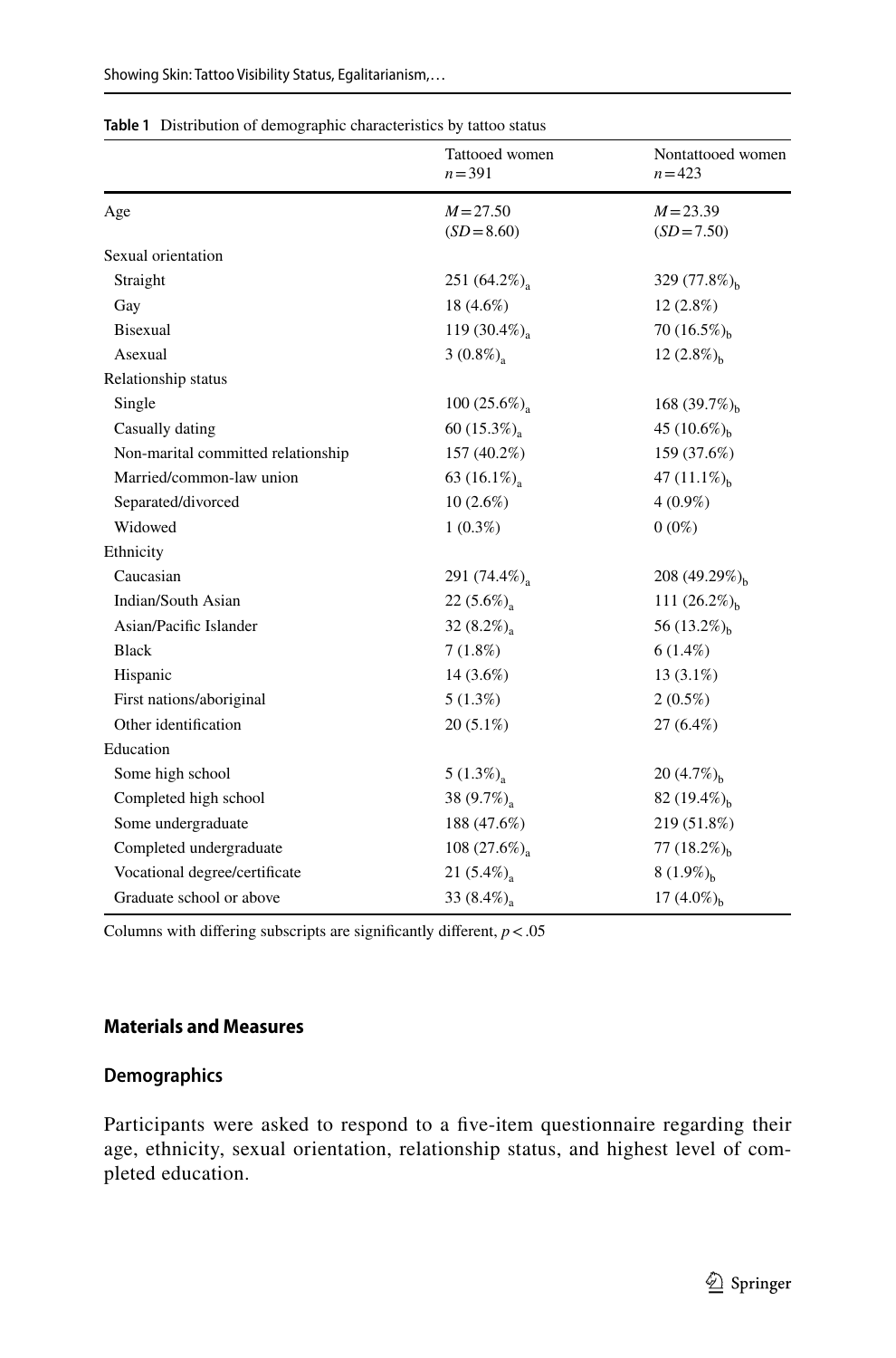# **Centrality of Religiosity Scale (CRS; Huber and Huber [2012](#page-19-17))**

The CRS is a measure of the importance, or centrality, that religion plays in an individual's life. It contains five questions regarding the general intensities of five core dimensions of religiosity rated on a five-point Likert scale ranging from 1 (*never*) to 5 (*very often*), and includes items such as, "how often do you experience situations in which you have the feeling that God or something divine intervenes in your life?" and "how often do you pray?". Previous research utilizing the CRS has displayed strong internal consistency and reliability (see Everett et al. [2016\)](#page-18-14). In the present study, the CRS had a strong alpha coefficient of  $\alpha = .88$ .

# **Body Image Tattoo Indicator**

Designed for the purposes of the present study, an anatomically correct body tattoo location image provided participants the opportunity to indicate where and how many tattoos are worn on different parts of the body (if any). Tattoos were independently coded by five research team members as either "visible" (i.e., observable to others though clothed in mid-thigh length shorts and a tank top) or "nonvisible" (i.e., not observable when clothed) in terms of placement status. Kendall's coefficient of concordance was  $W = 0.82$ ,  $\chi^2 = 75.33$ ,  $p < 0.001$ , indicating very high agreement among coders.

#### **Revised Sociosexual Orientation Inventory (SOI‑R; Penke and Asendorpf [2008\)](#page-20-16)**

The SOI-R is a nine-item measure that assesses sexual openness, also referred to as orientation toward uncommitted sex, across three facets of behaviour, attitude, and desire. The three-item behaviour subscale is measured on a scale ranging from 0 (*no partners*) to 4 (*8 or more partners*) and includes items such as "With how many different partners have you had sexual intercourse on *one and only one* occasion?" The three-item attitude subscale is measured on a scale from 1 (*strongly disagree*) to 5 (*strongly agree*) and includes items such as "I can imagine myself being comfortable enjoying 'casual' sex with different partners". The three-item desire subscale is measured on a scale from 0 (*never*) to 5 (*nearly every day*) and includes items such as "How often do you experience sexual arousal when you are in contact with someone with whom you do *not* have a committed romantic relationship?" A global sociosexual orientation score is then computed, with higher scores reflecting greater willingness to engage in uncommitted sexual relationships. Previous research utilizing this measure has displayed strong validity and reliability (see Randler et al. [2016](#page-20-17)). In the present study, a strong coefficient alpha of  $\alpha = 90$  for the global sociosexual orientation score was established.

# **Eysenck Personality Questionnaire Brief Version (EPQ‑BV; Sato [2005](#page-20-18))**

The EPQ-BV contains 24 items which measures the two primary personality traits of extraversion and neuroticism postulated by Eysenck and Eysenck [\(1992](#page-18-15)) to most robustly explain individual differences in personality. The scale instructs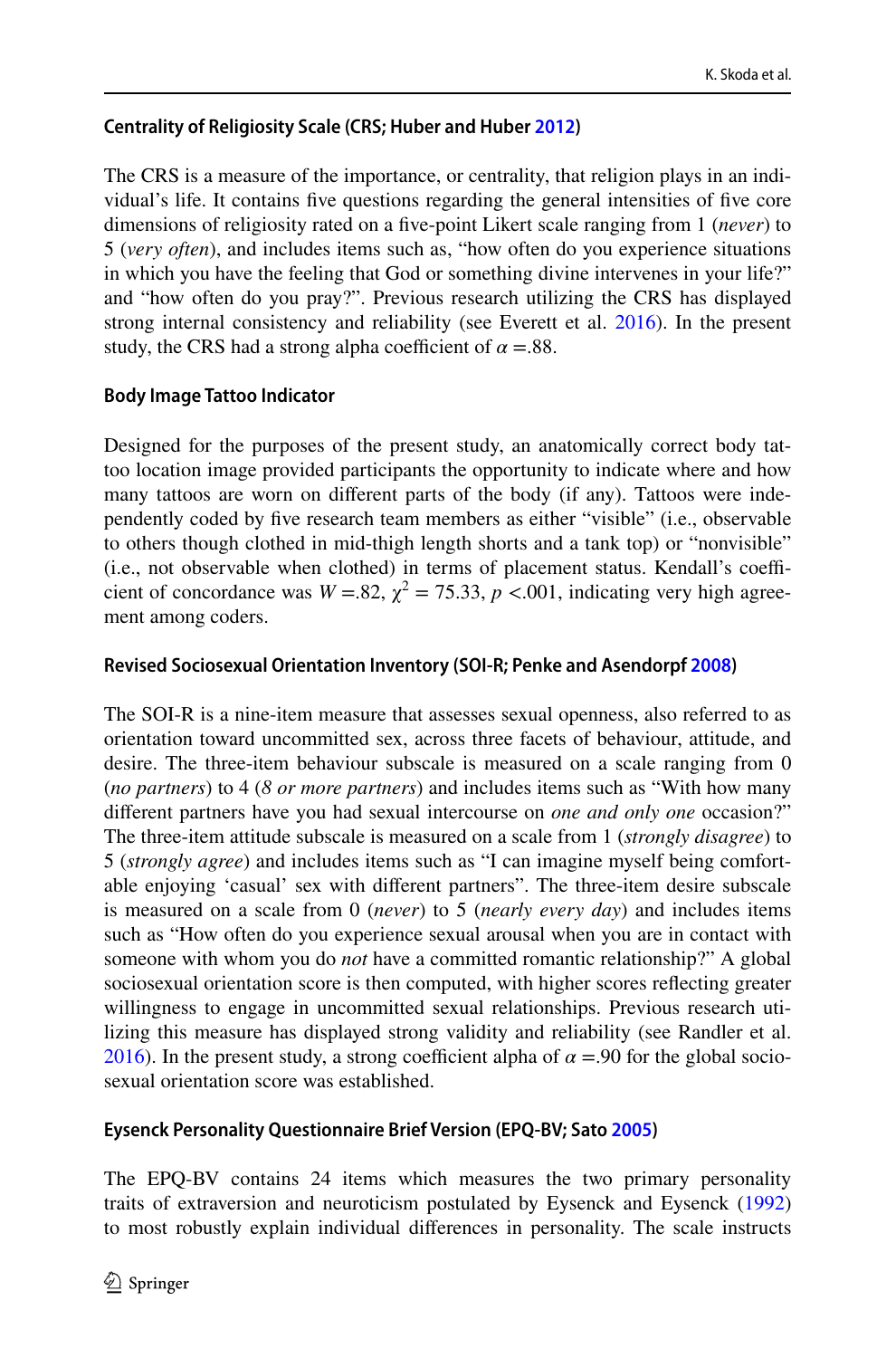respondents to indicate the extent to which they agree or disagree with questions pertaining to their level of extraversion (12 items) and neuroticism (12 items) on a 5-point Likert scale ranging from 1 (*disagree strongly*) to 5 (*agree strongly*). In terms of reliability, the EPQ-BV consistently produces alpha coefficients between.90 and.92 (Pedersen et al. [2015](#page-19-18); Sato [2005\)](#page-20-18). Previous assessments of this measure have found evidence for high internal consistency and test–retest reliability, as well as a relatively robust factor structure (Sato [2005\)](#page-20-18). Cronbach's alphas in the present study were.92 for the extraversion subscale and.89 for the neuroticism subscale.

#### **Need Inventory of Sensation Seeking (NISS; Roth and Hammelstein [2011\)](#page-20-19)**

The NISS contains 17 items that evaluate an individual's need for novelty or excitement. Participants evaluate their attitudes and behaviours over a period of 6 months using a 5-point Likert scale ranging from 1 (*almost never*) to 5 (*almost always*), with higher scores indicating a greater need for sensation seeking. The NISS consists of two subscales, one which measures respondents' "need for stimulation" (NS; 11 items) and the other which measures "avoidance of rest" (AR; 6 items). Since the NS subscale is recommended as a gauge for global sensation seeking (Champion and Pedersen [2015](#page-18-16); Roth et al. [2007](#page-20-20)), only this subscale was used in the present study, with a computed internal consistency reliability at  $\alpha$  = 0.88.

### **Gender Role Belief Scale Shortened Version (GRBS‑SV; Brown and Gladstone [2012](#page-18-17))**

The GRBS-SV contains 10 items that assess participants' beliefs about the role of women in the household and workplace, in addition to perceptions of chivalry and protection. Scores range on 7-point scale from 1 (*strongly agree*) to 7 (*strongly disagree*) to provide a total score, where higher scores indicate more egalitarian gender role beliefs. Items include questions such as, "Women should have as much sexual freedom as men" and "Swearing and obscenity is more repulsive in the speech of a woman than a man". Brown and Gladstone report that the GRBS-SV has strong internal consistency and strong test–retest reliability. In the present study, the GRBS-SV produced a Cronbach's alpha of  $\alpha = 0.75$ .

# **Procedures**

Upon receiving approval from the research ethics board of a large Western Canadian university, this study was presented to participants as an assessment of whether certain personality characteristics—in addition to the wearing of tattoos—are predictors of sexual openness. All participants were directed to an anonymous online survey site using the survey software Qualtrics and were presented with site content in the same order. Study information and consent were presented first, followed by demographics, the religiosity questionnaire, the body image tattoo indicator, and the dependent measures of sexual openness, extraversion/neuroticism, sensationseeking, and egalitarianism. A debriefing page was presented last. University student participants completed the survey in exchange for course credit in specified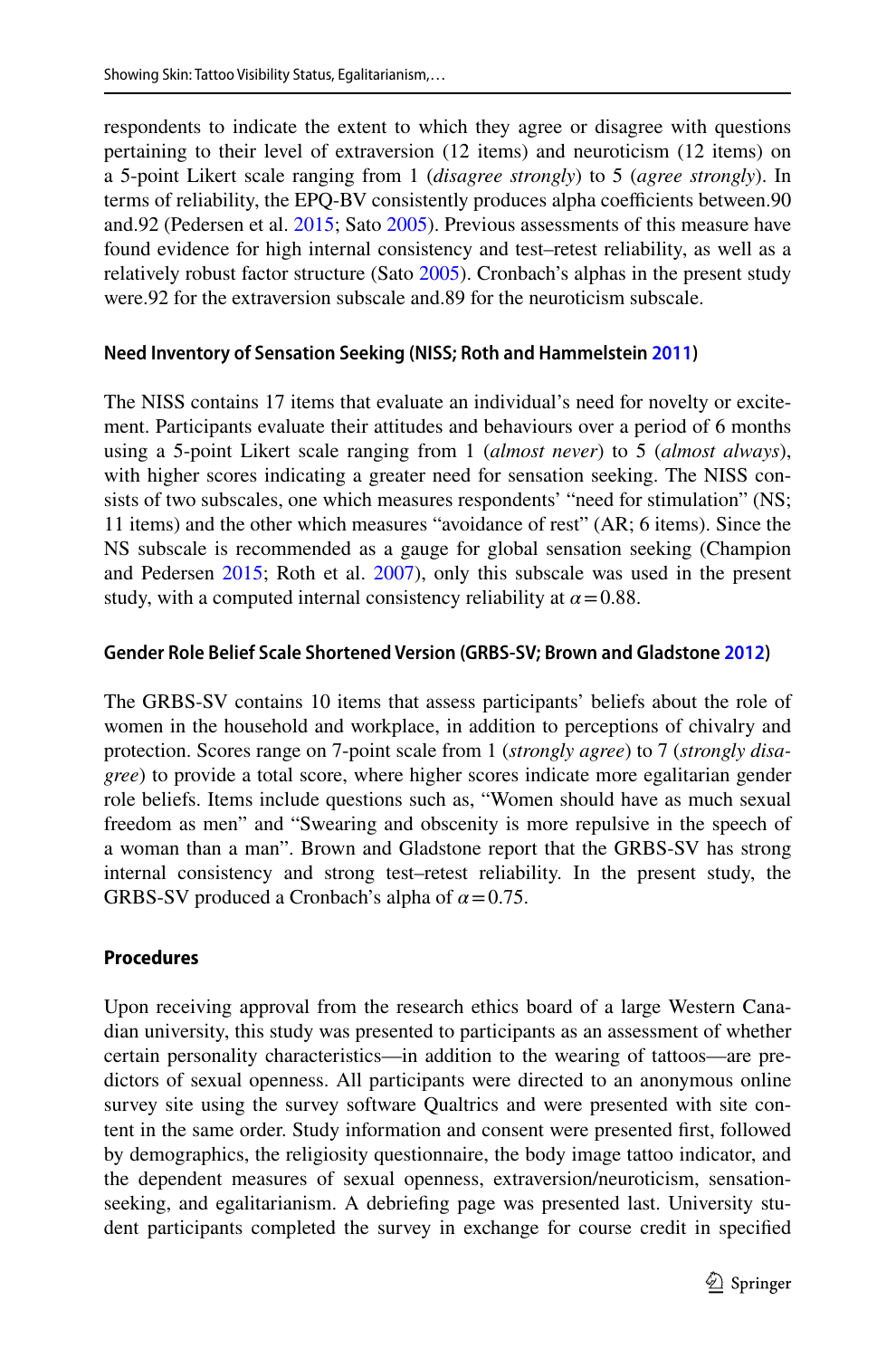psychology classes. Non-university participants were not provided incentive to participate. The entire study took participants approximately 30 min to complete.

#### **Results**

This study employed three separate one-way (tattoo versus no tattoo), betweengroups ANCOVAs—controlling for religiosity and age—on the dependent variables of sexual openness, sensation-seeking, and egalitarianism. As well, zero-order correlations examined how the variables of tattoo wearing, sexual openness, extraversion, neuroticism, sensation-seeking, and egalitarianism relate. Based on these findings, two separate multiple regression analyses were employed—one for participants without tattoos and one for tattooed women—to examine best predictors of sexual openness.

#### **Analyses of Differences Between Tattooed and Non‑tattooed Women**

Separate one-way univariate analyses of covariance were conducted to examine differences between tattooed and non-tattooed women on the dependent variables of sexual openness, sensation-seeking, and egalitarianism. After controlling for religiosity and age, a statistically significant effect of group was found for sociosexual orientation,  $F(1, 809) = 105.42$ ,  $p < 0.001$ , *partial*  $\eta^2 = 0.12$ , with tattooed women reporting a more unrestricted (or sexually open) orientation  $(M=23.77; SE=0.38)$ than their non-tattooed counterparts  $(M=18.25; SE=0.36)$ . A statistically significant effect of group was also found for global sensation-seeking,  $F(1, 810) = 26.14$ ,  $p$ <0.001, *partial*  $\eta^2$  = 0.03, with tattooed women reporting greater sensation-seeking needs  $(M = 38.73; SE = 0.42)$  than non-tattooed women  $(M = 35.66; SE = 0.40)$ . Finally, a significant effect of group was found for egalitarianism,  $F(1, 810) = 12.76$ ,  $p$ <0.001, *partial*  $\eta^2$  = 0.02, with tattooed women reporting higher endorsement of egalitarian beliefs ( $M = 53.58$ ;  $SE = 0.41$ ) than women without tattoos ( $M = 51.56$ ;  $SE = 0.39$ .

#### **Correlations and Multiple Regression Analysis**

Results of the correlational analysis presented in Table [2](#page-10-0) illustrate that several significant relationships were found. Tattoo number was significantly positively correlated to a sexually open sociosexual orientation, as were both tattoo visibility and nonvisibility placement status. Further, tattoo number, visibility, and nonvisibility were each significantly positively related to sensation-seeking. Further, tattoo number and tattoo visibility were both significantly positively related to egalitarian gender-role beliefs. Sexual openness was associated with greater extraversion, greater sensation-seeking, and a higher endorsement of gender-role egalitarianism—while significantly negatively related to the personality variable of neuroticism. As expected given previous research (e.g., Ahrold and Meston [2010](#page-17-6); Murray et al. [2007](#page-19-19)), a significant negative relationship was found between sexual openness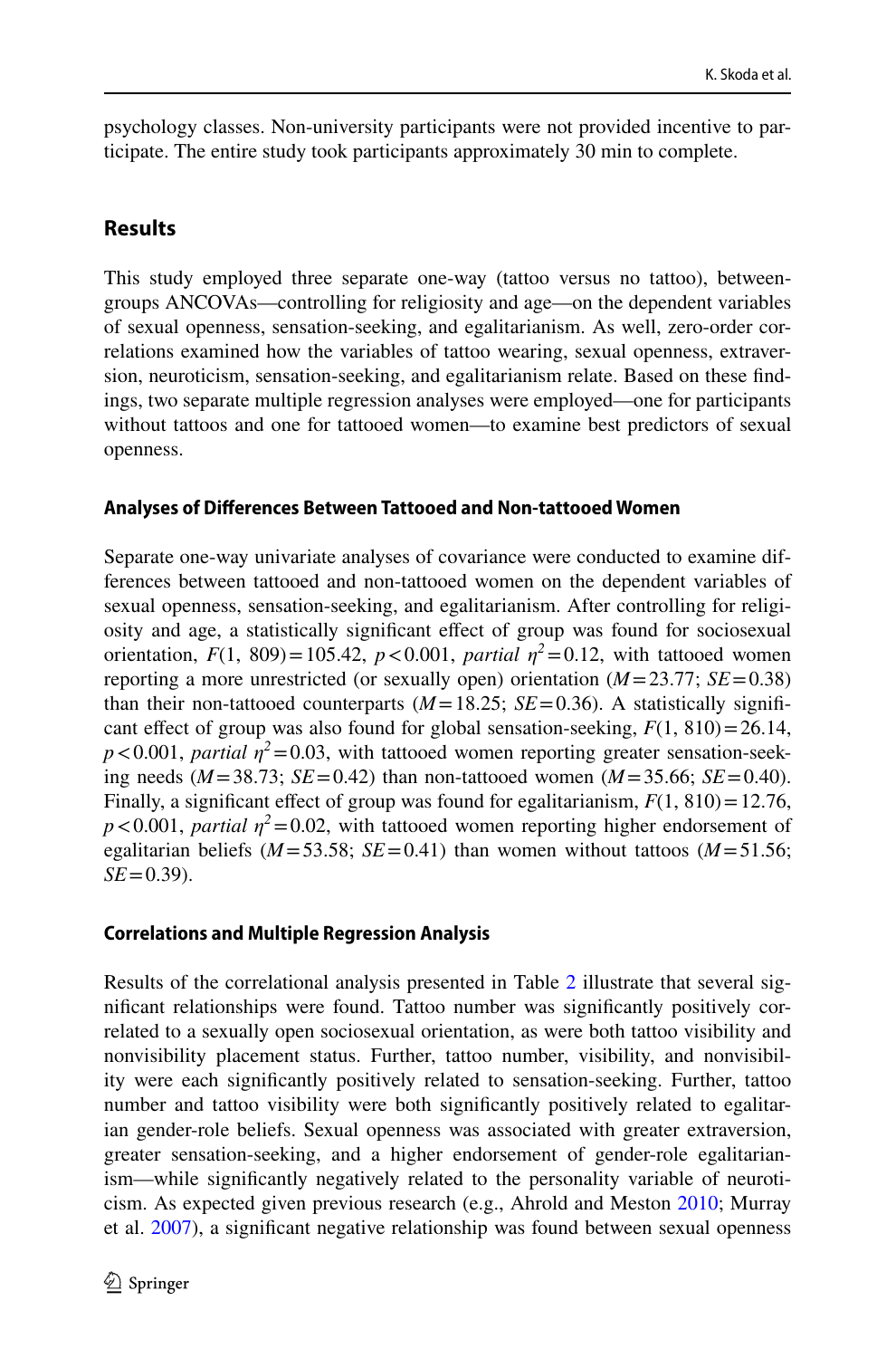| Table 2 Correlations among dependent, covariate, and predictor variables |                                 |                                                     |                                  |            |                |                           |            |                          |         |             |
|--------------------------------------------------------------------------|---------------------------------|-----------------------------------------------------|----------------------------------|------------|----------------|---------------------------|------------|--------------------------|---------|-------------|
| Measures                                                                 |                                 | $\mathbf{\sim}$                                     | 3                                |            |                | c                         |            | $\infty$                 | $\circ$ | $\supseteq$ |
| 1. Sexual openness                                                       | $\overline{1}$                  |                                                     |                                  |            |                |                           |            |                          |         |             |
| 2. Age                                                                   | $.28**$                         | I                                                   |                                  |            |                |                           |            |                          |         |             |
| 3. Religiosity                                                           | $43**$                          | $\overline{a}$                                      |                                  |            |                |                           |            |                          |         |             |
| 4. Total number of tattoos                                               |                                 |                                                     | $*80.$                           | Ï          |                |                           |            |                          |         |             |
| 5. Number of visible tattoos                                             |                                 |                                                     |                                  | $.85**$    | I              |                           |            |                          |         |             |
| 6. Number of nonvisible tattoos                                          |                                 |                                                     |                                  | $.67***$   | $.58**$        |                           |            |                          |         |             |
| 7. EPQ (extraversion)                                                    | $34**$<br>39**<br>57.**<br>54** | $26***$<br>$26***$<br>$28***$<br>$04***$<br>$03***$ | $-15***$<br>$-11***$<br>$-12***$ | 50         | Þ.             | $\prod_{i=1}^{n}$         | Ī          |                          |         |             |
| 8. EPQ (neuroticism)                                                     | $-0.08$ <sup>*</sup>            |                                                     | $03$                             | $\ddot{0}$ | $\overline{0}$ | $-.12***$                 | $- .27***$ | $\overline{\phantom{a}}$ |         |             |
| 9. Sensation-seeking                                                     | $.32***$                        |                                                     | $\ddot{\Omega}$                  | $.08*$     | $12**$         | $.10*$                    | $.30***$   | $07*$                    | I       |             |
| 10. Egalitarianism                                                       | $.31**$                         | $-0.1$                                              | $- .37***$                       | $.07*$     | $12**$         | $\widetilde{\mathcal{S}}$ | $-10**$    | $\overline{S}$           | $-0.02$ | I           |
| ** $p \le 0.001$ ; * $p \le 0.05$                                        |                                 |                                                     |                                  |            |                |                           |            |                          |         |             |

<span id="page-10-0"></span> $\underline{\textcircled{\tiny 2}}$  Springer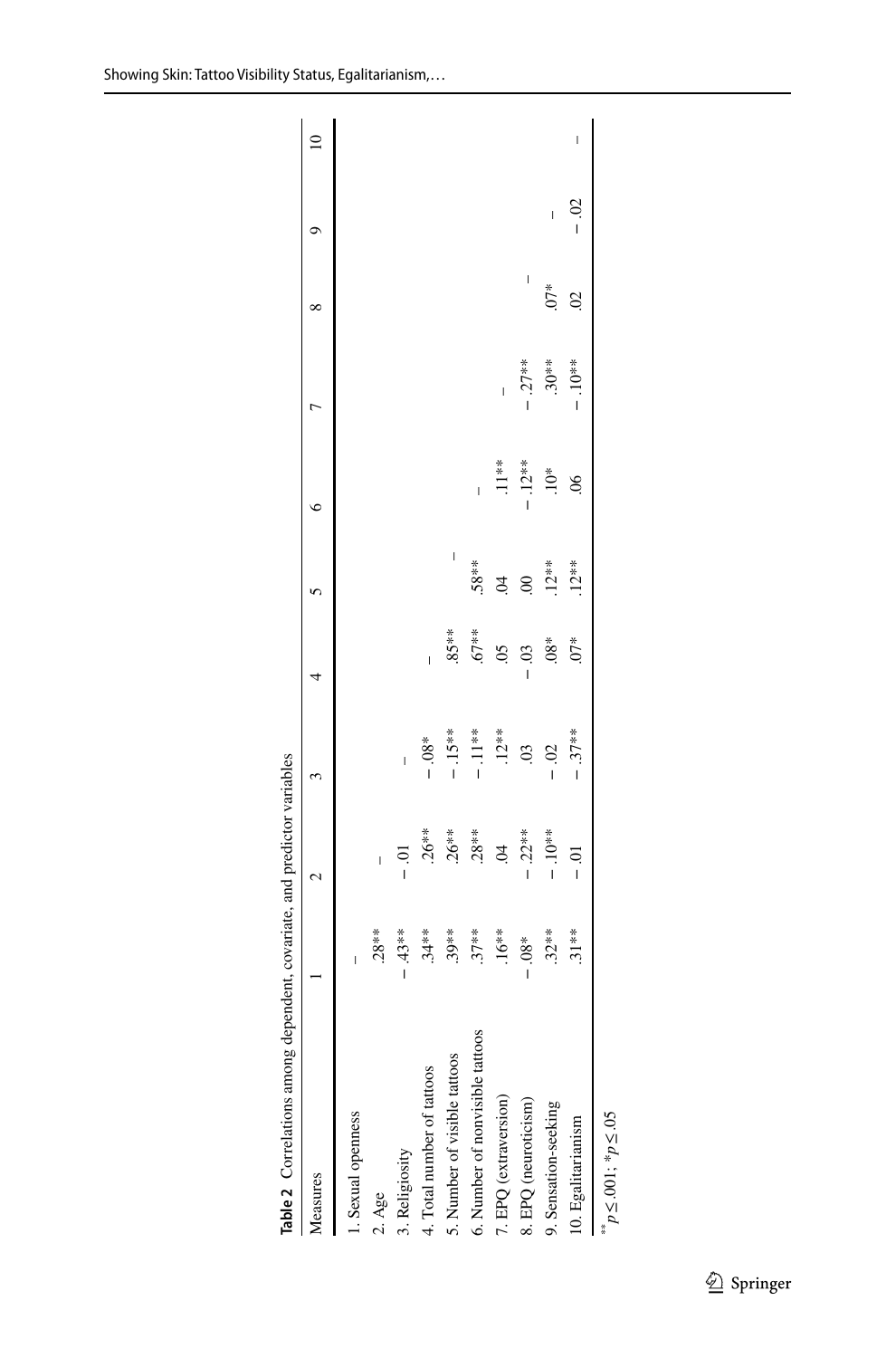and religiosity; whereas a significant positive relationship was found between sexual openness and age.

A hierarchical multiple regression analysis that included all participants explored the contribution of personality variables (e.g., extraversion and neuroticism), sensation-seeking, egalitarianism to sexual openness, and total number of tattoos. To control for between-group differences attributable to religiosity and age, these variables were entered into the analysis on the first step. Personality attributes of sensationseeking, extraversion, neuroticism, and egalitarianism were entered as a block on the second step, given previous research of their association to sociosexual orientation (see Guéguen [2013](#page-19-9); Hawkes et al. [2004;](#page-19-6) Roberts and Ryan [2002](#page-20-21)). Tattoo number (including zero) was included as a variable on the third step. Table [3](#page-11-0) presents the results of these analyses.

In the first step of the analysis, the influence of religiosity and age accounted for 26% of the variance in sexual openness,  $F(2, 811) = 140.78$ ,  $p < 0.001$ . On the second step however, the model accounted for  $42\%$  of the total variance,  $F(6)$ ,  $811$ ) = 97.36,  $p < 0.001$ . The unique contributions of sensation-seeking, extraversion, and egalitarianism were all statistically significant  $(R^2\Delta = 0.16, p < 0.001)$ , above and beyond that entered in the first step of the model. The variable of neuroticism was not statistically significant  $(p=0.97)$  and was therefore excluded. The final step of the model accounted for 46% of the variance in sexual openness, *F*(7,

| Predictor variables | $\beta$    | $\boldsymbol{t}$ | $\boldsymbol{p}$ | 95% confidence interval<br>estimates |               | Partial r     |
|---------------------|------------|------------------|------------------|--------------------------------------|---------------|---------------|
|                     |            |                  |                  | Lower                                | Upper         |               |
| Step 1              |            |                  |                  |                                      |               |               |
| Age                 | .28        | 9.17             | $.001*$          | .11                                  | .29           | .31           |
| Religiosity         | $-.42$     | $-13.96$         | $.001*$          | $-.58$                               | $-.25$        | $-.44$        |
| Step 2              |            |                  |                  |                                      |               |               |
| Age                 | .31        | 11.14            | $.001**$         | .16                                  | .33           | .37           |
| Religiosity         | $-.38$     | $-12.34$         | $.001**$         | $-.53$                               | $-.22$        | $-.4$         |
| Sensation-seeking   | .31        | 1.94             | $.001**$         | .24                                  | .42           | .36           |
| Extraversion        | .11        | 3.83             | $.001**$         | .05                                  | $\cdot$ .2    | .13           |
| Egalitarianism      | $\cdot$    | 7.08             | $.001**$         | $\cdot$ 1                            | .29           | .24           |
| Step 3              |            |                  |                  |                                      |               |               |
| Age                 | .25        | 9.17             | $.001**$         | .11                                  | .27           | .31           |
| Religiosity         | $-.34$     | $-12.28$         | $.001**$         | $-.54$                               | $-.23$        | $-.4$         |
| Sensation-seeking   | $\cdot$ 3  | 1.58             | $.001**$         | .22                                  | $\mathcal{A}$ | $\mathcal{A}$ |
| Extraversion        | .11        | 3.74             | $.001**$         | .05                                  | .19           | .13           |
| Egalitarianism      | .19        | 6.91             | $.001**$         | .09                                  | .27           | .24           |
| Number of tattoos   | $\cdot$ .2 | 7.4              | $.10**$          | .02                                  | 1.67          | .25           |

<span id="page-11-0"></span>**Table 3** Summary of hierarchical regression model for the prediction of sexual openness in women

Standardized coefficients reported. Step  $1 = F(2, 811) = 140.78$ ,  $p < .001$ ; Step  $2 = F(6, 811) = 97.36$ , *p* < .001; Step 3 = *F*(7, 389) = 96.82, *p* < .001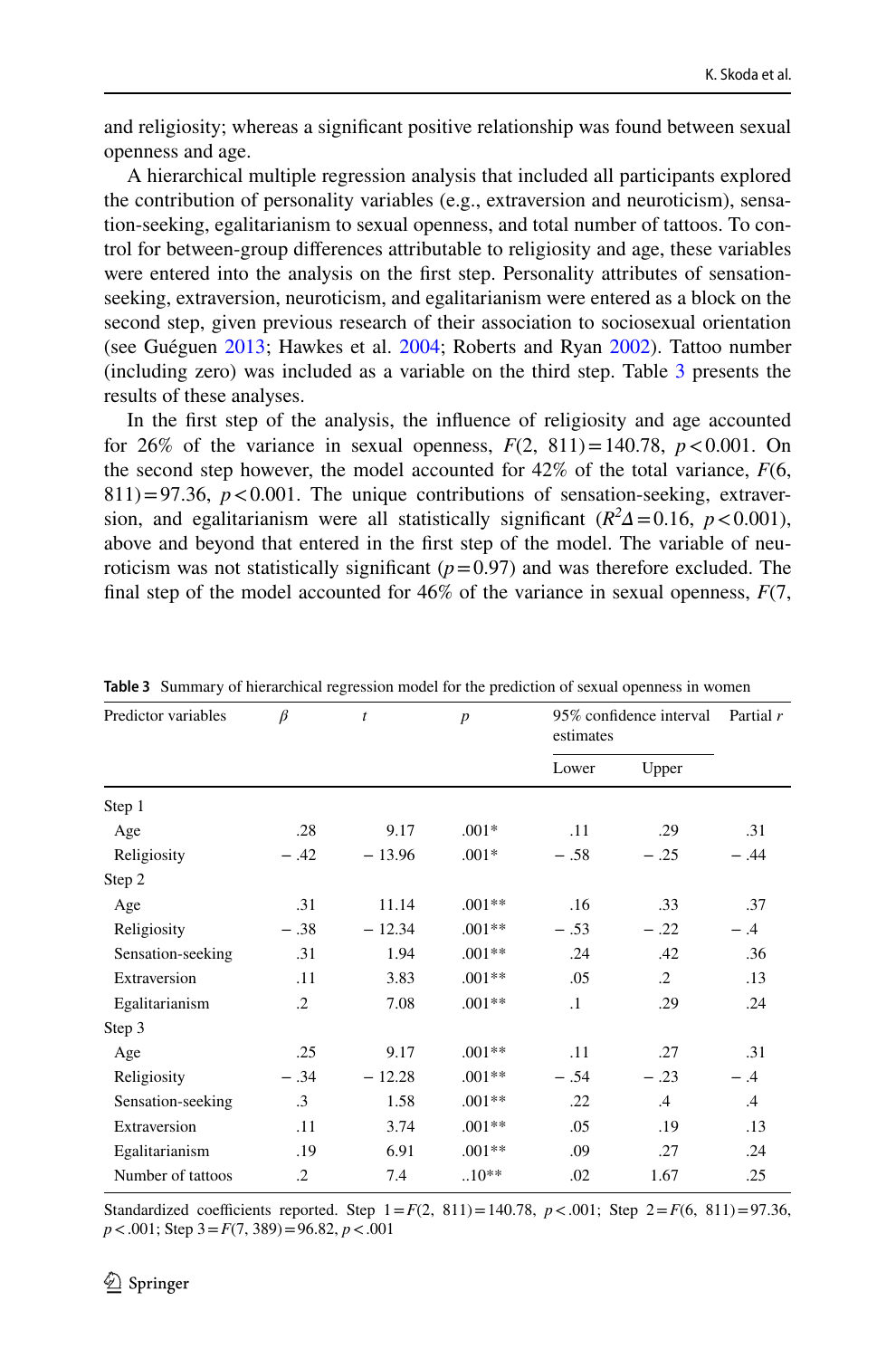$811$ ) = 96.82,  $p < 0.001$ , with tattoo number accounting for an additional 4% of variance explained  $(R^2\Delta = 0.04, p < 0.001)$ .

A second hierarchical multiple regression analysis among tattooed women only explored the contribution of tattoo number, placement status (visible and nonvisible), personality variables (e.g., extraversion and neuroticism), sensation-seeking, and egalitarianism on sexual openness. To control for within group differences, religiosity and age were entered into the analysis on the first step. Personality attributes of sensation-seeking, extraversion, neuroticism, and egalitarianism were entered as a block on the second step, and tattoo variables including tattoo number, visibility placement status, and nonvisibility placement status were entered as a block on the third step. Table [4](#page-12-0) presents the results of these analyses.

In the first step, the influence of religiosity and age accounted for 10% of the variance in sexual openness,  $F(2, 389) = 20.68$ ,  $p < 0.001$ . On the second step, the model accounted for  $27\%$  of the total variance,  $F(6, 389) = 23.76$ ,  $p < 0.001$ . The unique contributions of sensation-seeking, extraversion, and egalitarianism were all statistically significant ( $R^2\Delta$  = 0.18,  $p$  < 0.001), above and beyond that entered in the first step of the model. The variable of neuroticism was not statistically significant  $(p=0.53)$  and was excluded from the model. Finally, the third step accounted for 31% of the variance in sexual openness,  $F(9, 389) = 19.34$ ,  $p < 0.001$ , with nonvisibility placement status explaining an additional 4% of the variance  $(R^2\Delta = 0.04,$  $p$ <0.001). Neither tattoo number ( $p$ =0.45), nor visible tattoo placement ( $p$ =0.39)

| Predictor variables | $\beta$ | $\boldsymbol{t}$ | $\boldsymbol{p}$ | 95% confidence interval estimates |        |           |
|---------------------|---------|------------------|------------------|-----------------------------------|--------|-----------|
|                     |         |                  |                  | Lower                             | Upper  | Partial r |
| Step 1              |         |                  |                  |                                   |        |           |
| Age                 | .22     | 4.58             | $.001*$          | .11                               | .29    | .23       |
| Religiosity         | $-.24$  | $-4.97$          | $.001*$          | $-.58$                            | $-.25$ | $-.25$    |
| Step 2              |         |                  |                  |                                   |        |           |
| Age                 | .27     | 5.94             | $.001**$         | .16                               | .33    | .23       |
| Religiosity         | $-.22$  | $-4.79$          | $.001**$         | $-.53$                            | $-.22$ | $-.24$    |
| Sensation-seeking   | .33     | 7.10             | $.001**$         | .24                               | .42    | .34       |
| Extraversion        | .16     | 3.40             | $.001**$         | .05                               | .20    | .17       |
| Egalitarianism      | .18     | 4.02             | $.001**$         | .10                               | .29    | .20       |
| Step 3              |         |                  |                  |                                   |        |           |
| Age                 | .21     | 4.55             | $.001**$         | .11                               | .27    | .23       |
| Religiosity         | $-.22$  | $-5.84$          | $.001**$         | $-.54$                            | $-.23$ | $-.25$    |
| Sensation-seeking   | .31     | 3.79             | $.001**$         | .22                               | .40    | .33       |
| Extraversion        | .15     | 3.49             | $.001**$         | .05                               | .19    | .16       |
| Egalitarianism      | .17     | 2.60             | $.001**$         | .09                               | .27    | .19       |
| Nonvisible tattoos  | .13     | 2.14             | $.010**$         | .02                               | 1.67   | .13       |
|                     |         |                  |                  |                                   |        |           |

<span id="page-12-0"></span>**Table 4** Summary of hierarchical regression model for the prediction of sexual openness for tattooed women  $(n = 391)$ 

Standardized coefficients reported. Step  $1 = F(2, 389) = 20.68$ ,  $p < .001$ ; Step  $2 = F(6, 389) = 23.76$ , *p* < .001; Step 3 = *F*(9, 389) = 19.34, *p* < .001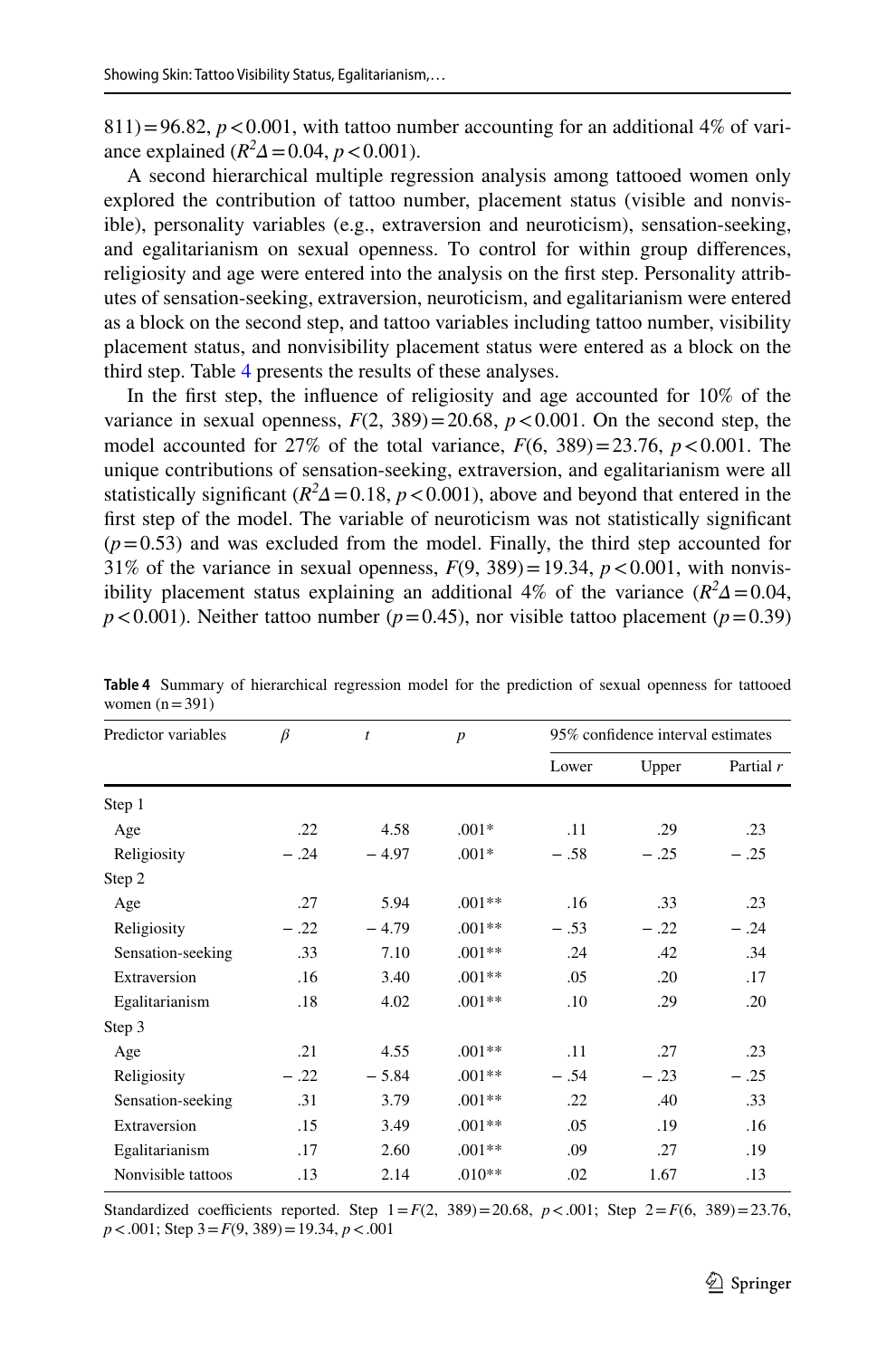were significant predictors of sexual openness among tattooed women. The final step of the model therefore suggests that placement of tattoos in nonvisible locations on the body is a variable that further predicts differences in sexual openness among women.

#### **Discussion**

The primary purpose of this study was to explore whether women with tattoos report greater sexual openness than their non-tattooed counterparts. Further, we questioned how the variables of tattoo wearing, personality (i.e., extraversion and neuroticism), sensation-seeking, and egalitarian gender-role beliefs relate, and which of these best account for variability in sexual openness. Finally, we examined whether tattoo number and placement status predict additional variance in sexual openness among tattooed women. The unique contribution of this study lay in it being the first, to our knowledge, to ask tattooed participants directly about their sexual openness, as opposed to assessing third-party perceptions.

Our tattooed female participants did indeed report being more sexually open and held more sensation-seeking and egalitarian gender-role beliefs than their nontattooed counterparts. The finding of increased sensation-seeking is in accord with some previously established research (Hawkes et al. [2004](#page-19-6); Swami [2012](#page-20-13); Swami and Furnham [2007\)](#page-20-0). The finding of increased endorsement of egalitarian belief among tattooed women might also be expected, given that women may use tattoos to signal their power, control, and defiance of traditional gender-roles (e.g., Atkinson [2002;](#page-17-4) Hardin [1999](#page-19-12)). Indeed, women with tattoos are rated as stronger and more independent than their non-tattooed counterparts (Broussard and Harton [2018](#page-18-1)), suggesting that tattoos carry connotations not typically associated with traditional feminine gender-roles prescribing vulnerability and dependence (e.g., Kalin and Tilby [1978\)](#page-19-20). It is also possible that women who do not identify with traditional feminine roles may be more willing to violate the gendered norms surrounding tattooing which sit-uate body ink as a male activity (DeMello [2000\)](#page-18-3). In this context, if tattooed women reject traditional gender roles, it is likely that they also reject traditional conceptualizations of female sexual roles, which include the idea that women should only engage in limited sexuality within the bounds of committed monogamous relationships. Thus, our finding of a relationship between tattoos and greater acceptance of casual sex may simply be the result of an endorsement of more egalitarian genderrole beliefs overall.

Various factors, such as a higher need for sensation-seeking, were also found to be significantly associated with having a tattoo, and indeed were predictive of sexual openness among women in our two separate regression analyses. In our correlation analysis, extraversion and neuroticism were variably correlated to sexual openness; extraversion was positively correlated to sexual openness while neuroticism was negatively correlated. These findings support previous research examining similar correlations between personality attributes and a comparison between tattooed and non-tattooed men and women (Pozgain et al. [2004](#page-20-10); Swami et al. [2012](#page-21-6)). Further, the variables of tattoo placement status (visible and nonvisible), sensation-seeking,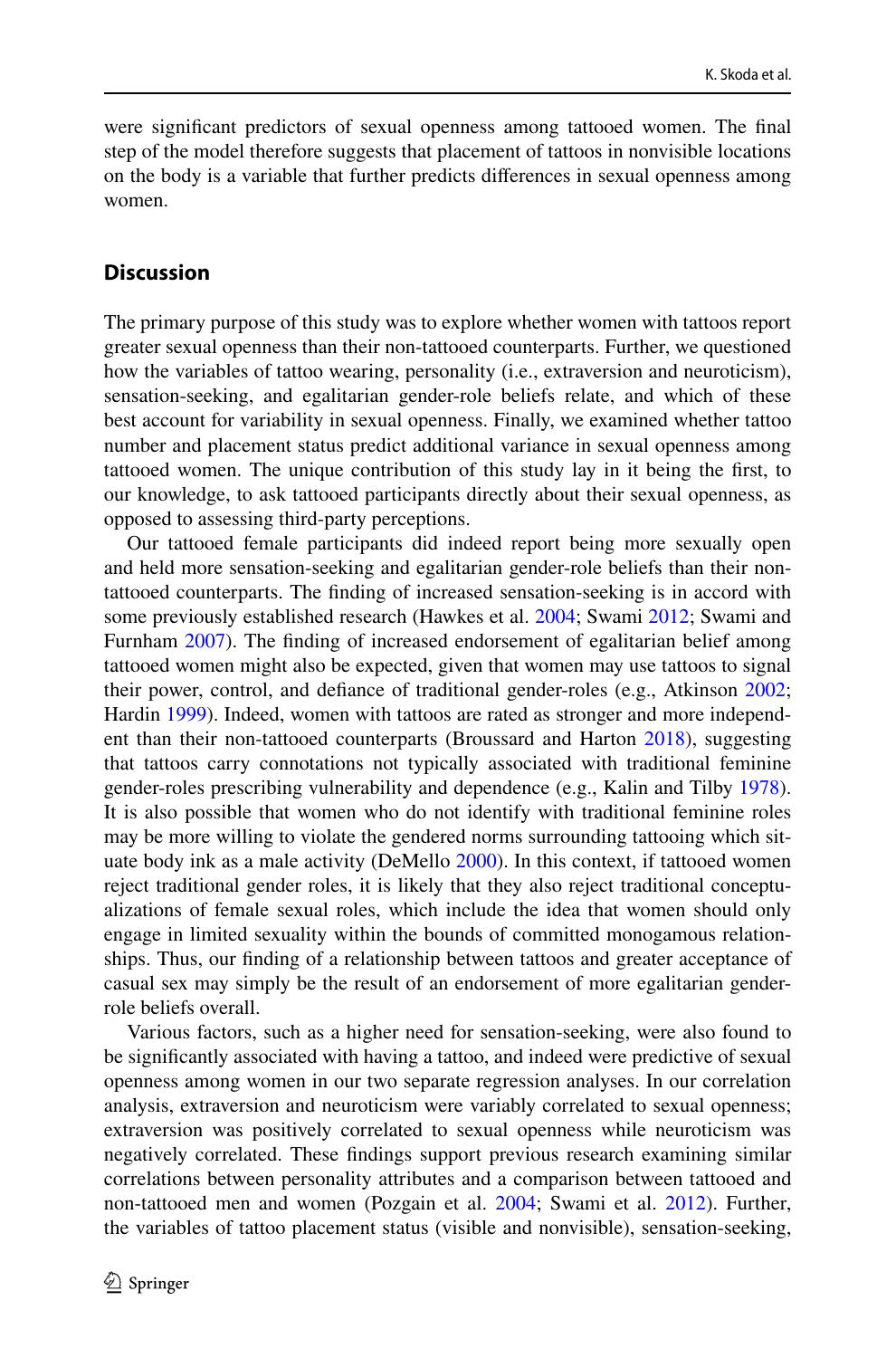egalitarianism, and extraversion were all significantly associated with sexual openness.

Extraversion and neuroticism were not related to the number or visibility placement of women's tattoos in the present study; though extraversion was positively related to the number of tattoos placed in nonvisible body locations, while neuroticism was negatively related to nonvisible placement. Given that extraversion as a predictor of tattooing has previously been attributed largely to sensation-seeking in mixed-gender samples (Swami et al. [2012\)](#page-21-6)—often conceptualized as a sub-facet of extraversion—the separation of these two variables in the present study, and the resulting lack of influence of extraversion may provide clarification of these relationships. Previous findings pertaining to the associations between neuroticism and tattoo behaviour have been mixed (e.g., Pozgain et al. [2004;](#page-20-10) Swami et al. [2012\)](#page-21-6), therefore the lack of relationship in the present study is perhaps unsurprising. It is also possible that as tattoos have become increasingly popular culturally, individual personality variables now play a smaller role in tattooing behaviour; such a trend would mirror that of the tattoo's ascension from a marking of rebellion and deviancy to that of commonplace art obtained by members of all social groups.

Our results lend support to the popular stereotype of tattooed women as more sexually open and align with previous findings suggesting increased sexual permissiveness in tattooed individuals (Burger and Finkel [2002;](#page-18-13) Drews et al. [2000](#page-18-11); Swami [2012](#page-20-13)). The stereotype of tattooed women as open to casual sex may thus reflect a degree of reality, however, this does not permit the discrimination or stigmatization often reported by tattooed women, nor the making of assumptions about their sexual availability. The previously reported motivations for women to get "inked" are multi-faceted—including reasons such as to express oneself or to celebrate a person or ideal—so the results of the present study must be considered with caution, as it surely may not be a tattooed woman's intent to signal sexual openness. Given our findings, we must consider the nature of the stigmatization of tattooed women. It is possible that the contemporary disparity in social acceptance between tattooed women and tattooed men, whereby tattooed men are viewed more positively (Bau-mann et al. [2016](#page-17-2)), is the result of sexual, rather than tattoo, stigma. That is, tattooed women may be evaluated more negatively because they are viewed as promiscuous, rather than because of the presence of their tattoos. Future research should attempt to parse the differential contributions of tattoo-specific stigma and sexuality/promiscuity-related stigma when evaluating the stigma faced by tattooed women.

Both our bivariate and multivariate analyses suggest that sexual openness differs in women with and without tattoos. It should be noted that among tattooed women particularly, increased sexual openness did not vary based on the number of tattoos—or their placement in visible bodily locations—but *was* predicted by nonvisible tattoo placement. This suggests that an increasing number of tattoos is less relevant to sexual openness than where a tattoo is situated on the body; perhaps the result of nonvisible tattoos being placed in locations that are highly sexualized and often only seen when naked (e.g., breasts, genitals, lower back, etc.) relative to those clearly visible (e.g., hands, face). Sexual openness was, however, significantly different between tattooed and non-tattooed women in our regression, suggesting tattoo presence may be key to differences in sociosexual orientation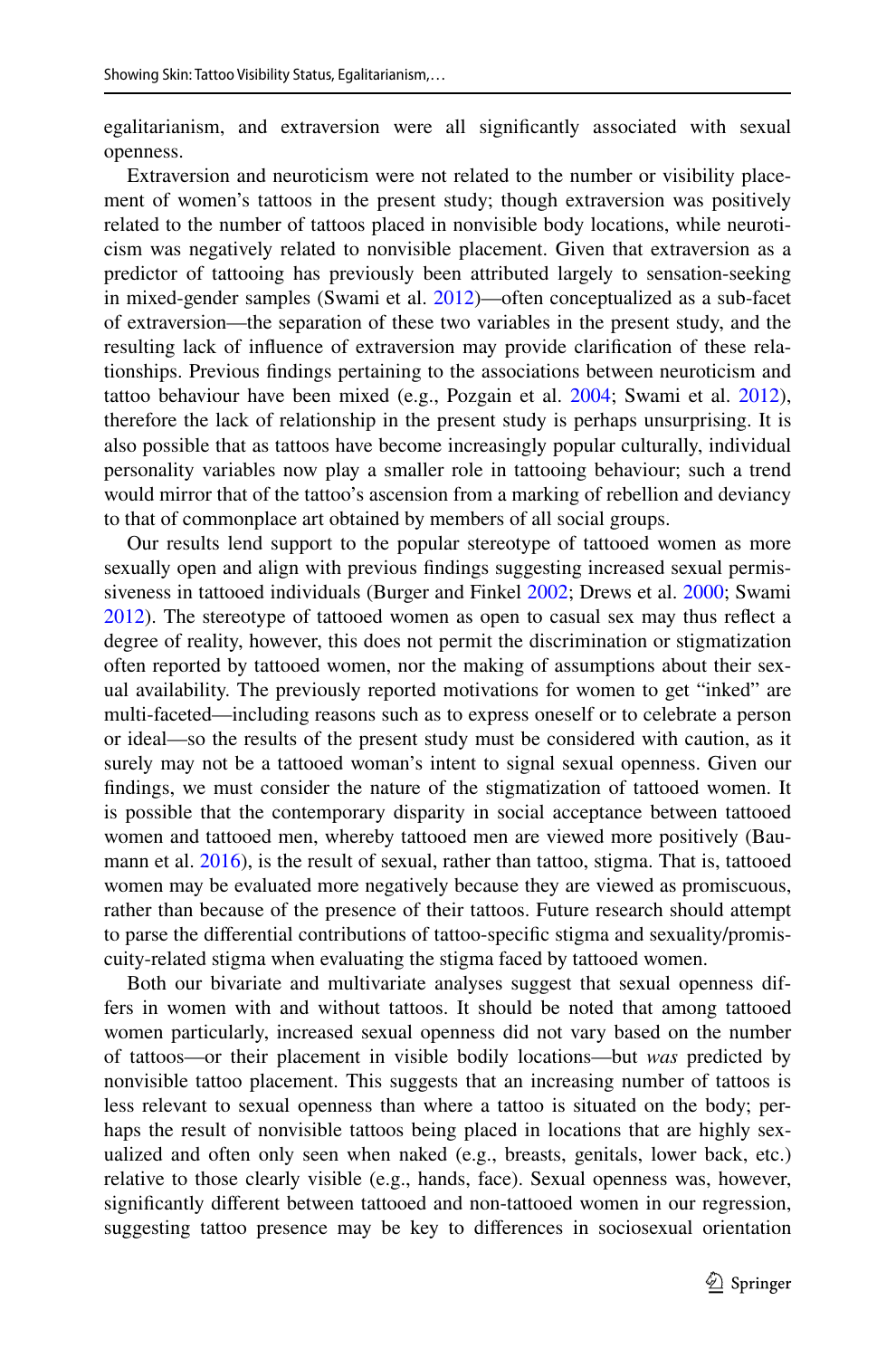*between* our participant groups of tattooed and non-tattooed women. Here, our data aligns with commonly held sexual stereotypes; previous research suggests that an increased number of tattoos on women is associated with assumptions of greater sexual openness (Swami and Furnham [2007\)](#page-20-0). This may reflect an age-related bias indeed, women with tattoos were found to be significantly older than non-tattooed women in our study and the variable of age was a significant covariate in each of our separate analyses. Given that tattoo number tends to increase with age (Millner and Eichold [2001\)](#page-19-21), it is likely that these women have accumulated tattoos over time (hence the increasing number of tattoos with age). Therefore, judgements of sexual openness may reflect a similar assumption—that sexual partners have accumulated over time—leading to more negative judgements regarding a tattooed woman's presumed sexual history. It is also certainly possible that this process of accumulation is reflected in actual behaviour, perhaps because women with tattoos are solicited for sex more often throughout their years.

Mirroring previous findings (e.g., Copes and Forsyth [1993;](#page-18-10) Roberti et al. [2004;](#page-20-11) Stirn et al. [2006;](#page-20-12) Swami [2012;](#page-20-13) Wohlrab et al. [2007a](#page-21-0), [b\)](#page-21-1), tattooed women in our study reported greater sensation-seeking than non-tattooed women. As one reported motivation for getting tattooed is to experience the physical pain and prove one's endurance (Atkinson and Young [2001](#page-17-1)), it is possible that high sensation-seeking may motivate individuals to get tattoos for the experience alone. Given that sensation-seeking served as a predictor to sexual openness, it is also possible that women high in sensation-seeking utilize tattoos to signal sexual openness with the end goal of engaging in sexual relations. It has been suggested that sensation-seekers use a variety of behavioural tactics to achieve sexual experiences (Gaither and Sellbom [2003](#page-18-18)); tattoo wearing may serve as a novel and contemporarily available expression of such tactics.

More generally, these results highlight the complexity of the relationship between women's sexuality and body modification. They provide empirical support for the notion of tattooed women as sexually open while simultaneously calling into question the nature of the stigma surrounding tattooed women. Further, as an addition to the extant literature, the results of this study suggest that holding more egalitarian gender-role beliefs, tattoo presence, and tattoo nonvisibility significantly predicted sexual openness, as do attributes of sensation-seeking and extraversion. We therefore suggest that body tattooing may be conceptualized as merely one indicator among many that may suggest acceptance of sexual openness.

Finally, we wish to emphasize that these findings are not intended to stigmatize the sexual practices or choices of women in any way; this research contributes to a more robust and sex positive understanding of female sexuality and the various factors that contribute to individual differences in sexual openness.

#### **Limitations and Directions for Future Research**

Though the present study had a large sample size, the results are limited in terms of generalizability due to a high percentage of straight and Caucasian participants, with 71% identifying as straight and 61% identifying as Caucasian. Additionally,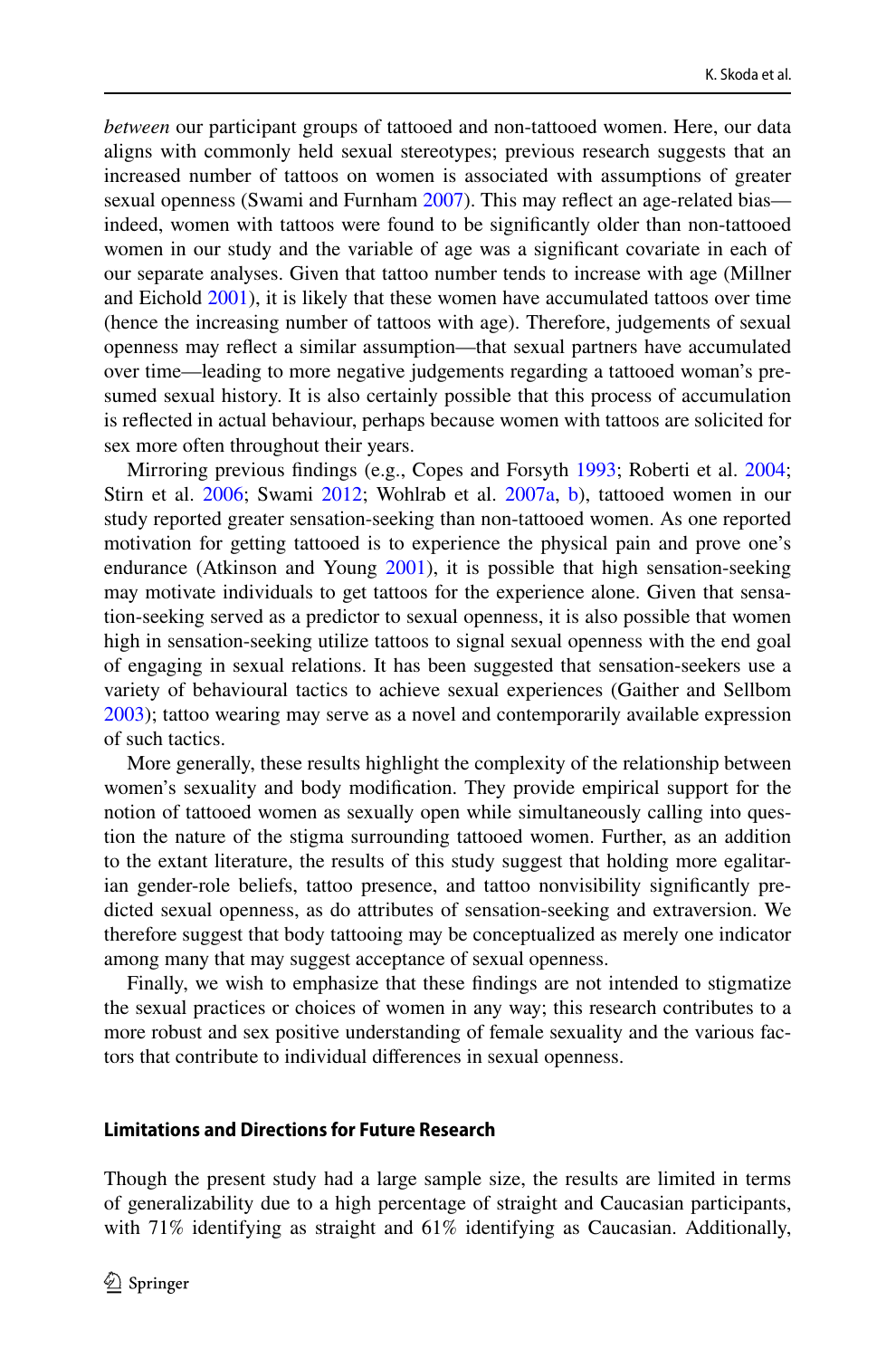our demographic data indicate that a considerable number of participants (82%) had post-secondary education, further limiting the generalizability of the results. While all participants self-identified as women, we did not ascertain whether participants identified as cisgender women. Relatedly, we did not explore differences related to sexual orientation, or the relationship between queer culture, tattooing, and sexual openness. Further, our sample was notably Western; the stereotypes and constructs explored herein are largely rooted in Western culture, limiting the generalizability of the current findings. A broader cultural participant base, and the exploration of sexual orientation and gender-identity differences, would therefore surely benefit future researchers. Moreover, participants in this study were aware, prior to their participation, that this study examined the relationships of aspects of personality, tattoo presence, and sexual openness in women. This awareness may have impacted our participant pool, as well as participant responses.

For the purposes of the present study, the Body Image Tattoo Indicator was created by the research team. After data collection, it was determined that the nature of this indicator could be improved upon for future use. For example, locations such as the hip and face had been overlooked, and it is unknown how participants determined their own number of tattoos in situations where the tattoo spanned a large area (e.g., a "sleeve" on the Body Image Tattoo Indicator would comprise both the upper and lower arm sections, so participants may have attempted to indicate one tattoo but the indicator would have counted two). However, since our findings suggest that the tattoo visibility did not significantly predict sexual openness, the indicator thus served as a useful tool that will be revised for use in future studies.

Previous research has also examined the type of tattoo being displayed, and its effect on perceivable attractiveness. For instance, Musambira et al. [\(2016](#page-19-22)) found that women displaying either no tattoo or a "feminine" tattoo were both rated equally more attractive than women displaying a "masculine" tattoo. Future studies should consider the type of tattoo being displayed. As well, future investigators may wish to include other body modifications, such as piercings, to better determine the variability in self-expression and sexual openness. Previous research has found that tattoos and piercings are both related to sexual experiences, and that this influence is stronger when both tattoos and piercings are present on the same individual (Guéguen [2012\)](#page-19-0).

Given findings reported by Guéguen ([2013\)](#page-19-9), where men perceived better chances of casual sexual success with a visibly tattooed female compared to one without a visible tattoo, it may be interesting for future researchers to examine whether tattooed women would be selected as potential long-term romantic partners or shortterm casual sex partners. Men may assess tattooed women as receptive targets for casual sex, which, in accordance with the sexual double standard, simultaneously designates these same women as undesirable targets for long-term relationships (Conley et al. [2011](#page-18-19), [2012](#page-18-20)). Though factors involved in long-term mate selection have been extensively studied (Botwin et al. [1997;](#page-18-9) Eastwick et al. [2011](#page-18-21)), to our knowledge this data does not take tattoo visibility into consideration, nor whether gender differences exist in how tattoos affect mate selection. This distinction could be explored further by examining men's sexual and relational intentions with tattooed and non-tattooed women.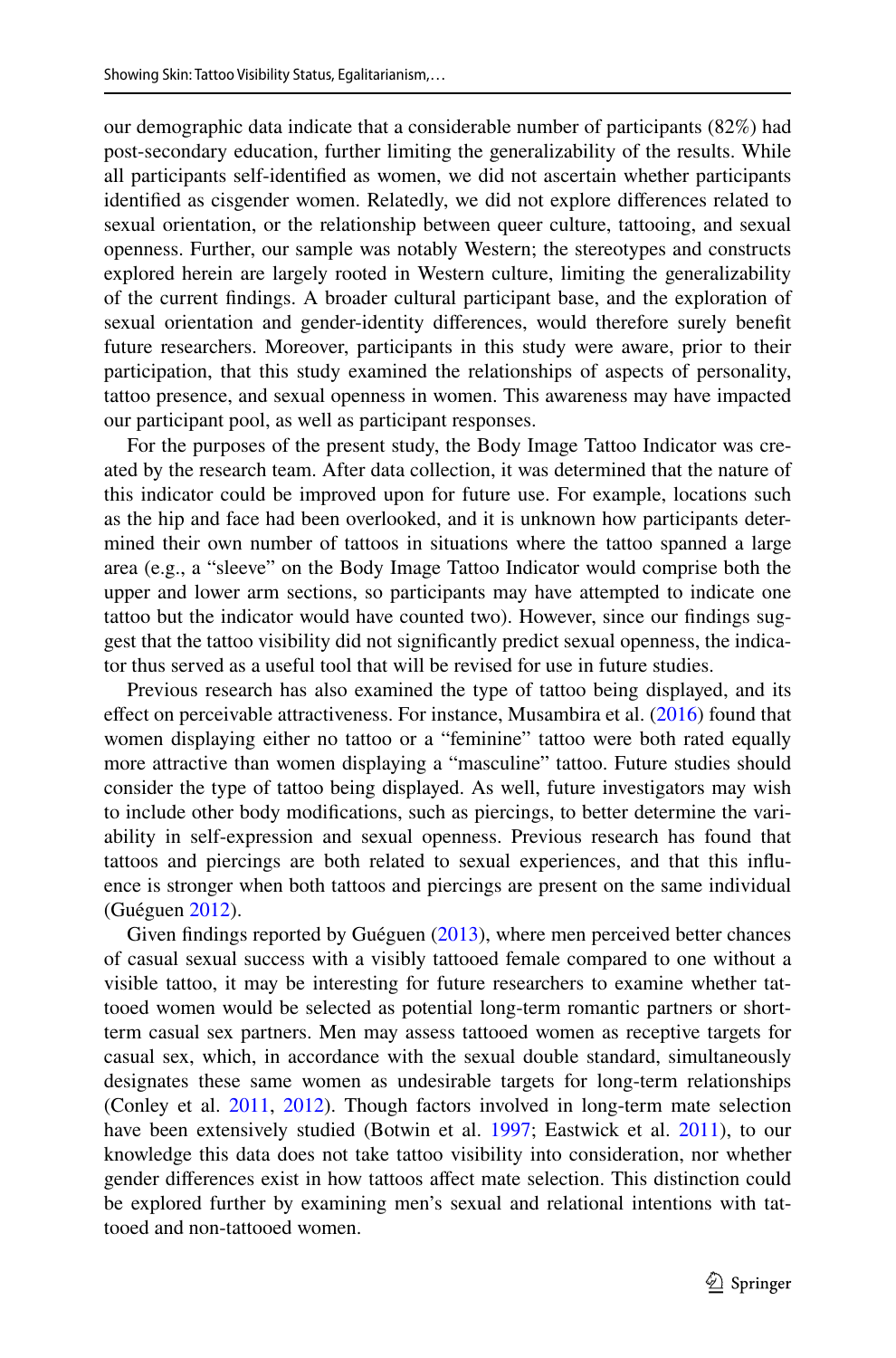It is worth noting that while tattooing accounted for most between-group differences in sexual openness—that is, between women who were or were not tattooed there does remain unexplained variance. Sensation-seeking and egalitarianism only explained 2% and 3% of the variance in sexual openness, respectively. These findings suggest that variables not measured in the present study also contribute to differences in sexual openness between tattooed and non-tattooed women, providing areas of further investigation for future researchers.

Finally, the correlational nature of this study cannot be over-stated. The behavioural possibility indicated by these findings in no way imply a behavioural requirement for women with tattoos, nor do tattoos signal sexual availability. Replication and further studies will further elucidate the complex nature of these interactions. Despite these limitations however, the results of the present study provide an unprecedented empirical basis for understanding the relationship between tattoos and sexual variables in women and provide fertile ground for future research.

#### **Conclusions**

This study was, to our knowledge, the first to empirically examine the legitimacy of stereotypes surrounding the sexuality of tattooed females. In alignment with these stereotypes, women with tattoos were found to be more sexually open than nontattooed women. Further, tattooed women endorsed more egalitarian gender-role beliefs than their non-tattooed counterparts, as well as higher levels of extraversion and sensation-seeking; these variables were also found to significantly predict sexual openness. Correlations were noted between various constructs—including a higher need for sensation-seeking and holding more egalitarian gender-role beliefs—which were found to be significantly associated with tattoo number and placement. Given our large sample size, the results of the present study help to provide a firm basis for future examinations relating to this topic.

#### **References**

- <span id="page-17-6"></span>Ahrold, T. K., & Meston, C. M. (2010). Ethnic differences in sexual attitudes of U.S. college students: Gender, acculturation, and religiosity factors. *Archives of Sexual Behaviors, 39*, 190–202. [https ://](https://doi.org/10.1007/-008-9406-1) [doi.org/10.1007/-008-9406-1](https://doi.org/10.1007/-008-9406-1).
- <span id="page-17-3"></span>Armstrong, M. L. (1991). Career-oriented women with tattoos. *IMAGE Journal of Nursing Scholarship,* 23(4), 215–220. https://doi.org/10.1111/j.1547-5069.1991.tb00674.x.
- <span id="page-17-5"></span>Armstrong, M. L., Caliendo, C., & Roberts, A. E. (2006). Genital piercings: What is known and what people with genital piercings tell us. *Urologic Nursing, 26*, 173–180.
- <span id="page-17-4"></span>Atkinson, M. (2002). Pretty in ink: Conformity, resistance, and negotiation in women's tattooing. *Sex Roles,* 47(5-6), 219-235. https://doi.org/10.1023/A:1021330609522.
- <span id="page-17-1"></span>Atkinson, M., & Young, K. (2001). Flesh journey: Neo primitives and the contemporary rediscovery of radical body modification. *Deviant Behavior*, 22, 117-146. https://doi.org/10.1080/0163962017 50065018.
- <span id="page-17-2"></span>Baumann, C., Timming, A. R., & Gollan, P. J. (2016). Taboo tattoos? A study of the gendered effects of body art on consumers' attitudes toward visibly tattooed front-line staff. *Journal of Retailing and Consumer Services, 29, 31–39. https://doi.org/10.1016/j.jretconser.2015.11.005.*
- <span id="page-17-0"></span>Blanton, D. (2014). Fox News poll: Tattoos aren't just for rebels anymore. *Fox News*. Retrieved March 4, 2014 from www.foxnews.com/us/2014/03/14/fox-news-poll-tattoos-arent-just-for-rebels-anymore/.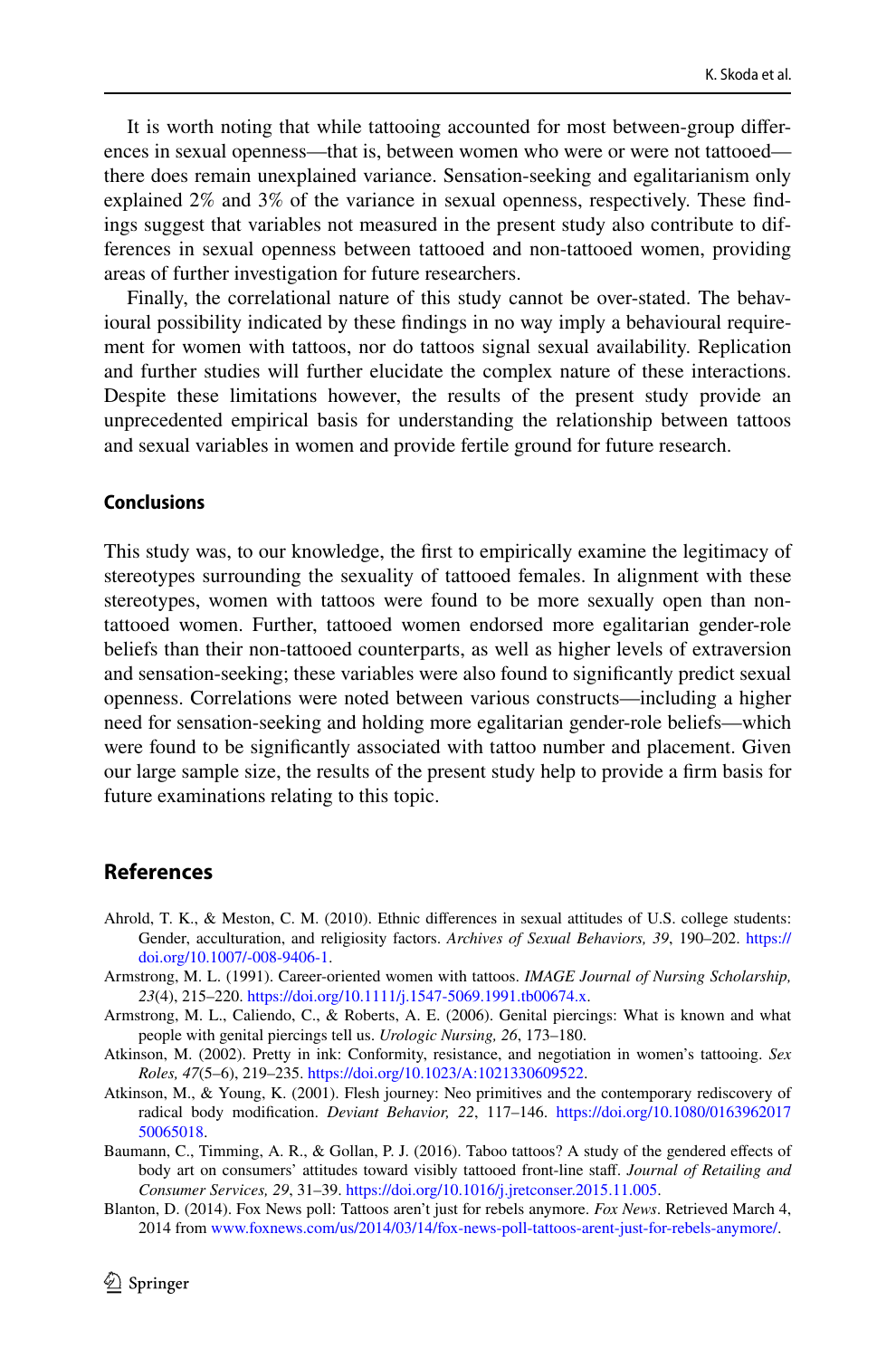- <span id="page-18-9"></span>Botwin, M. D., Buss, D. M., & Shackelford, T. K. (1997). Personality and mate preferences: Five factors in mate selection and marital satisfaction. *Journal of Personality, 65*(1), 107–136. [https ://doi.](https://doi.org/10.1111/1467-6494.ep9709060970) org/10.1111/1467-6494.ep9709060970.
- <span id="page-18-5"></span>Braunberger, C. (2000). Revolting bodies: The monster beauty of tattooed women. *NWSA Journal, 12*(2), 1–23. [https ://doi.org/10.2979/NWS.2000.12.2.1](https://doi.org/10.2979/NWS.2000.12.2.1).
- <span id="page-18-1"></span>Broussard, K. A., & Harton, H. C. (2018). Tattoo or taboo? Tattoo stigma and negative attitudes toward tattooed individuals. *The Journal of Social Psychology, 158*(5), 521–540. [https ://doi.](https://doi.org/10.1080/00224545.2017.1373622) org/10.1080/00224545.2017.1373622.
- <span id="page-18-17"></span>Brown, M. J., & Gladstone, N. (2012). Development of a short version of the Gender Role Beliefs Scale. *International Journal of Psychology and Behavioural Sciences, 2*(5), 154–158. [https ://doi.](https://doi.org/10.5923/j.ijpbs.20120205.05) org/10.5923/j.ijpbs.20120205.05.
- <span id="page-18-13"></span>Burger, T. D., & Finkel, D. (2002). Relationships between body modifications and very high risk behaviors in a college population. *College Student Journal, 36*, 203–213.
- <span id="page-18-8"></span>Cashdan, E. (1995). Hormones, sex, and status in women. *Hormones and Behavior, 29*, 354–366. [https ://](https://doi.org/10.1006/hbeh.1995.1025) [doi.org/10.1006/hbeh.1995.1025.](https://doi.org/10.1006/hbeh.1995.1025)
- <span id="page-18-16"></span>Champion, A., & Pedersen, C. (2015). Investigating differences between sexters and non-sexters on attitudes, subjective norms, and risky sexual behaviours. *Canadian Journal of Human Sexuality, 24*(3), 205–214. [https ://doi.org/10.3138/cjhs.243-A5.](https://doi.org/10.3138/cjhs.243-A5)
- <span id="page-18-19"></span>Conley, T. D., Moors, A. C., Matsick, J. L., Ziegler, A., & Valentine, B. A. (2011). Women, men, and the bedroom: Methodological and conceptual insights that narrow, reframe, and eliminate gender differences in sexuality. *Current Directions in Psychological Science, 20*(5), 296–300. [https ://doi.](https://doi.org/10.1177/0963721411418467) org/10.1177/0963721411418467.
- <span id="page-18-20"></span>Conley, T. D., Ziegler, A., & Moors, A. C. (2012). Backlash from the bedroom: Stigma mediates gender difference in acceptance of casual sex offers. *Psychology of Women Quarterly, 37*(3), 392–407. [https](https://doi.org/10.1177/036168432467169) ://doi.org/10.1177/036168432467169.
- <span id="page-18-10"></span>Copes, J. H., & Forsyth, C. J. (1993). The tattoo: A social psychological explanation. *International Review of Modern Sociology, 23, 83–89. Retrieved from https://www.jstor.org/stable/41421610.*
- <span id="page-18-6"></span>Degelman, D., & Price, N. D. (2002). Tattoos and ratings of personal characteristics. *Psychological Reports, 90*, 507–514. [https ://doi.org/10.2466/PR0.90.2.507-514.](https://doi.org/10.2466/PR0.90.2.507-514)
- <span id="page-18-3"></span>DeMello, M. (2000). *Bodies of inscription: A cultural history of the modern tattoo community*. Durham: Duke University Press.
- <span id="page-18-0"></span>Dickson, L., Dukes, R., Smith, H., & Strapko, N. (2014). Stigma of ink: Tattoo attitudes among college students. *The Social Science Journal, 51*(2), 268–276. [https ://doi.org/10.1016/j.sosci j.2014.02.005.](https://doi.org/10.1016/j.soscij.2014.02.005)
- <span id="page-18-11"></span>Drews, D. R., Allison, C. K., & Probst, J. R. (2000). Behavioral and self-concept differences in tattooed and nontattooed college students. *Psychological Reports, 86*(2), 475–481. [https ://doi.org/10.2466/](https://doi.org/10.2466/pr0.2000.86.2.475) [pr0.2000.86.2.475.](https://doi.org/10.2466/pr0.2000.86.2.475)
- <span id="page-18-2"></span>Durkin, K., & Houghton, S. (2000). Children's and adolescents' stereotypes of tattooed people as delinquent. *Legal and Criminological Psychology, 5*, 153–164. [https ://doi.org/10.111](https://doi.org/10.1111/j.1559-1816.2010.00596.x) 1/j.1559-1816.2010.00596.x.
- <span id="page-18-21"></span>Eastwick, P. W., Finkel, E. J., & Eagly, A. H. (2011). When and why do ideal partner preferences affect the process of initiating and maintaining romantic relationships? *Journal of Personality & Social Psychology, 101*(5), 1012–1032. https://doi.org/10.1037/a0024062.
- <span id="page-18-14"></span>Everett, J. A. C., Haque, O. S., & Rand, D. G. (2016). How good is the Samaritan, and why? An experimental investigation of the extent and nature of religious prosociality using economic games. *Social Psychology and Personality Science, 7*(3), 248–255. [https ://doi.org/10.1177/19485 50616 63257 7](https://doi.org/10.1177/1948550616632577).
- <span id="page-18-15"></span>Eysenck, H. J., & Eysenck, S. B. G. (1992). *Manual for the Eysenck Personality Questionnaire—Revised*. San Diego, CA: Educational and Industrial Testing Service.
- <span id="page-18-7"></span>Farvid, P., Braun, V., & Rowney, C. (2017). 'No girl wants to be called a slut!' Women, heterosexual casual sex and the sexual double standard. *Journal of Gender Studies, 26*(5), 544–560. [https ://doi.](https://doi.org/10.1080/09589236.2016.1150818) org/10.1080/09589236.2016.1150818.
- <span id="page-18-12"></span>Forbes, G. B. (2001). College students with tattoos and piercings: Motives, family experiences, personality factors, and perception by others. *Psychological Reports, 89*(3), 774–786. [https ://doi.](https://doi.org/10.2466/pr0.2001.89.3.774) [org/10.2466/pr0.2001.89.3.774.](https://doi.org/10.2466/pr0.2001.89.3.774)
- <span id="page-18-18"></span>Gaither, G. A., & Sellbom, M. (2003). The sexual sensation seeking scale: Reliability and validity within a heterosexual college student sample. *Journal of Personality Assessment, 81*(2), 157–167. [https ://](https://doi.org/10.1207/S15327752JPA8102_07) doi.org/10.1207/S15327752JPA8102\_07.
- <span id="page-18-4"></span>Gray, J. (1994). *I love mom: An irreverent history of the tattoo*. Toronto: Key Porter Books.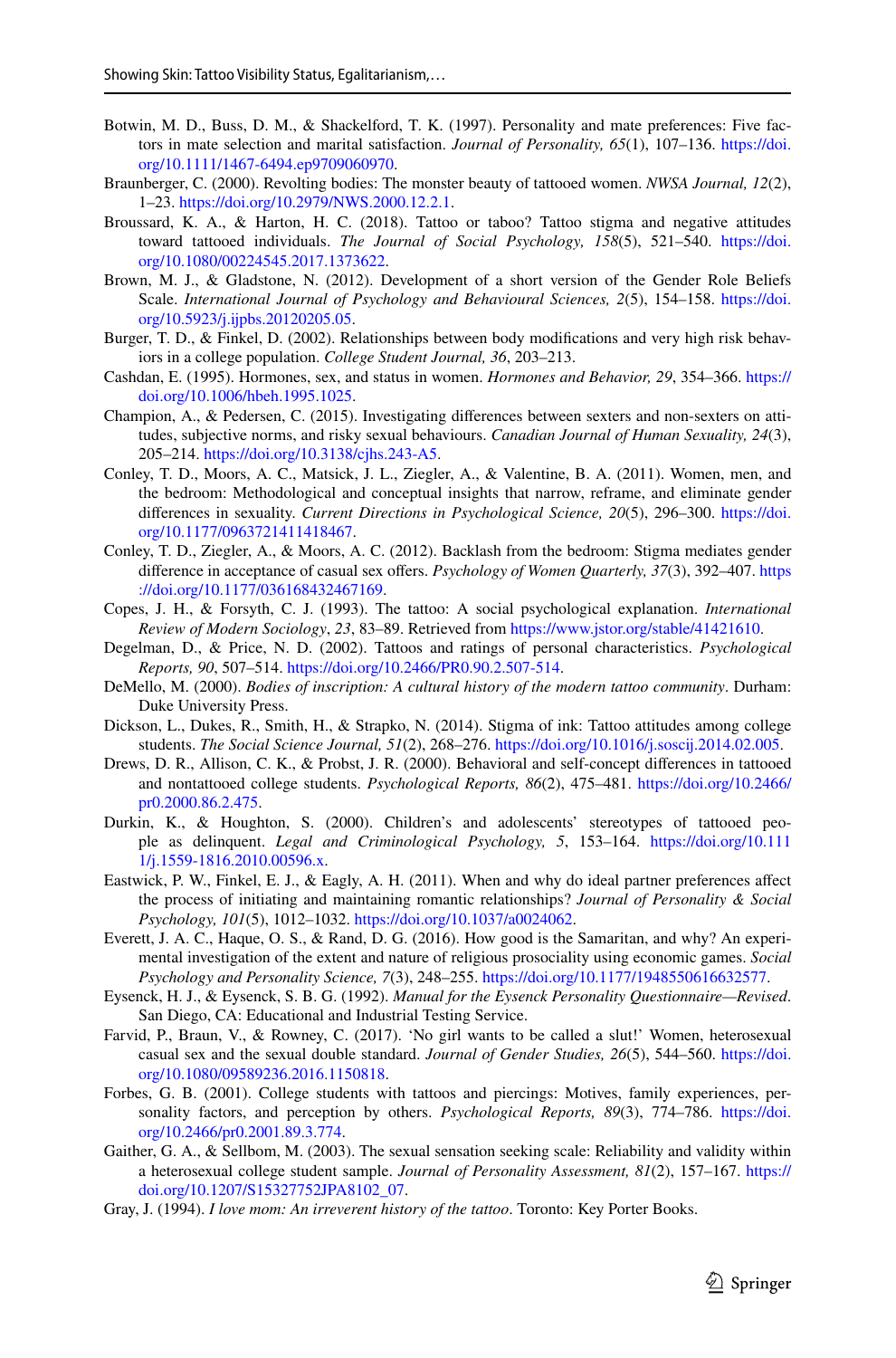- <span id="page-19-0"></span>Guéguen, N. (2012). Tattoos, piercings and sexual activity. *Social Behaviors and Personality, 40*, 1543– 1547. [https ://doi.org/10.2224/sbp.2012.40.9.1543.](https://doi.org/10.2224/sbp.2012.40.9.1543)
- <span id="page-19-9"></span>Guéguen, N. (2013). Effects of a tattoo on men's behavior and attitudes towards women: An experimental field study. *Archives of Sexual Behavior, 42*, 1517–1524. [https ://doi.org/10.1007/s1050](https://doi.org/10.1007/s10508-013-0104-2) [8-013-0104-2](https://doi.org/10.1007/s10508-013-0104-2).
- <span id="page-19-12"></span>Hardin, M. (1999). Mar(k)ing the objected body: A reading of contemporary female tattooing. *Fashion Theory, 3*(1), 81–108.
- <span id="page-19-6"></span>Hawkes, D., Senn, C. Y., & Thorn, C. (2004). Factors that influence attitudes towards women with tattoos. *Sex Roles, 50*, 593–604. [https ://doi.org/10.1023/B:SERS.00000 27564 .83353 .06](https://doi.org/10.1023/B:SERS.0000027564.83353.06).
- <span id="page-19-3"></span>Hill, B. M., Ogeltree, S. M., & McCrary, K. M. (2016). Body modifications in college students: Considering gender, self-esteem, body appreciation, and reasons for tattoos. *College Student Journal, 50*(2), 246–252.
- <span id="page-19-14"></span>Hoyle, R. H., Fejfar, M. C., & Miller, J. D. (2000). Personality and sexual risk taking: A quantitative review. *Journal of Personality, 68*(6), 1203–1231. [https ://doi.org/10.1111/1467-6494.00132 .](https://doi.org/10.1111/1467-6494.00132)
- <span id="page-19-17"></span>Huber, S., & Huber, O. W. (2012). The Centrality of Religiosity Scale (CRS). *Religions, 3*(3), 710–724. https://doi.org/10.3390/rel3030710.
- <span id="page-19-1"></span>Ipsos Reid. (2012). *Two in ten Canadians (22%), Americans (21%) have a tattoo, one in ten tattooed Canadians (10%) and Americans (11%) regret it*. Retrieved January 23, 2012 from [https ://www.](https://www.ipsos.com/en-ca/news-polls/two-ten-canadians-22-americans-21-have-tattoo) ipsos.com/en-ca/news-polls/two-ten-canadians-22-americans-21-have-tattoo.
- <span id="page-19-20"></span>Kalin, R., & Tilby, P. J. (1978). Development and validation of a sex-role ideology scale. *Psychological Reports, 42*(3), 731–738. [https ://doi.org/10.2466/pr0.1978.42.3.731](https://doi.org/10.2466/pr0.1978.42.3.731).
- <span id="page-19-8"></span>King, K. A., & Vidourek, R. A. (2013). Getting inked: Tattoo and risky behavioral involvement among university students. *The Social Science Journal, 50*, 540–546. [https ://doi.org/10.1016/j.sosci](https://doi.org/10.1016/j.soscij.2013.09.009) [j.2013.09.009](https://doi.org/10.1016/j.soscij.2013.09.009).
- <span id="page-19-5"></span>Kosut, M. (2006). Mad artists and tattooed perverts: Deviant discourse and the social construction of cultural categories. *Deviant Behavior*, 27, 73-95. https://doi.org/10.1080/016396290950677.
- <span id="page-19-4"></span>Larsen, G., Patterson, M., & Markham, L. (2014). A deviant art: Tattoo-related stigma in an era of commodification. *Psychology & Marketing, 31*(8), 670–681. [https ://doi.org/10.1002/mar.20727](https://doi.org/10.1002/mar.20727) .
- <span id="page-19-2"></span>Laumann, A. E., & Derick, A. J. (2016). Tattoos and body piercings in the United States: A national data set. *Journal of the American Academy of Dermatology, 55*, 413–421. [https ://doi.org/10.1016/j.](https://doi.org/10.1016/j.jaad.2006.03.026) [jaad.2006.03.026](https://doi.org/10.1016/j.jaad.2006.03.026).
- <span id="page-19-15"></span>Markey, P. M., Funder, D. C., & Ozer, D. J. (2003). Complementarity of interpersonal behaviors in dyadic interactions. *Personality and Social Psychology Bulletin*, 29(9), 1082-1090. https://doi. org/10.1177/0146167203253474.
- <span id="page-19-10"></span>Marks, M. J., Young, T. M., & Zaikman, Y. (2019). The sexual double standard in the real world: Evaluations of sexually active friends and acquaintances. *Social Psychology, 50*(2), 67–79. [https ://doi.](https://doi.org/10.1027/1864-9335/a000362) org/10.1027/1864-9335/a000362.
- <span id="page-19-13"></span>Meier, B. P., & Dionne, S. (2009). Downright sexy: Verticality, implicit power, and perceived physical attractiveness. *Social Cognition, 27*(6), 883–892. [https ://doi.org/10.1521/soco.2009.27.6.883.](https://doi.org/10.1521/soco.2009.27.6.883)
- <span id="page-19-7"></span>Miffin, M. (1997). *Bodies of subversion: A secret history of women and tattoo*. New York: Juno Books.
- <span id="page-19-16"></span>Miller, J. D., Lynam, D., Zimmerman, R. S., Logan, T. K., Leukefeld, C., & Clayton, R. (2004). The utility of the five factor model in understanding risky sexual behavior. *Personality and Individual Differences, 36*(7), 1611–1626. [https ://doi.org/10.1016/j.paid.2003.06.009](https://doi.org/10.1016/j.paid.2003.06.009).
- <span id="page-19-21"></span>Millner, V. S., & Eichold, B. H. (2001). Body piercing and tattooing perspectives. *Clinical Nursing Research, 10*(4), 424–441. https://doi.org/10.1177/C10N4R7.
- <span id="page-19-11"></span>Muggleton, N. K., Tarran, S. R., & Fincher, C. L. (2019). Who punishes promiscuous women? Both women and men are prejudiced towards sexually-accessible women, but only women inflict costly punishment. *Evolution and Human Behavior*, 40(3), 259–268. https://doi.org/10.1016/j.evolhumbeh [av.2018.12.003.](https://doi.org/10.1016/j.evolhumbehav.2018.12.003)
- <span id="page-19-19"></span>Murray, K. M., Ciarrocchi, J. W., & Murray-Swank, N. A. (2007). Spirituality, religiosity, shame and guilt as predictors of sexual attitudes and experiences. *Journal of Psychology and Theology, 35*(3), 222–234. https://doi.org/10.1177/009164710703500305.
- <span id="page-19-22"></span>Musambira, G. W., Raymond, L., & Hastings, S. O. (2016). A comparison of college students' perceptions of older and younger tattooed women. *Journal of Women & Aging, 28*(1), 9–23. [https ://doi.](https://doi.org/10.1080/08952841.2014.950894) org/10.1080/08952841.2014.950894.
- <span id="page-19-18"></span>Pedersen, C. L., Champion, A. R., Hesse, C. L., & Lewis, B. J. (2015). A question of deviancy: Comparing exotic dancers and female university students. *Sexuality & Culture, 19*, 800–815. [https ://doi.](https://doi.org/10.1007/s12119-015-9292-3) org/10.1007/s12119-015-9292-3.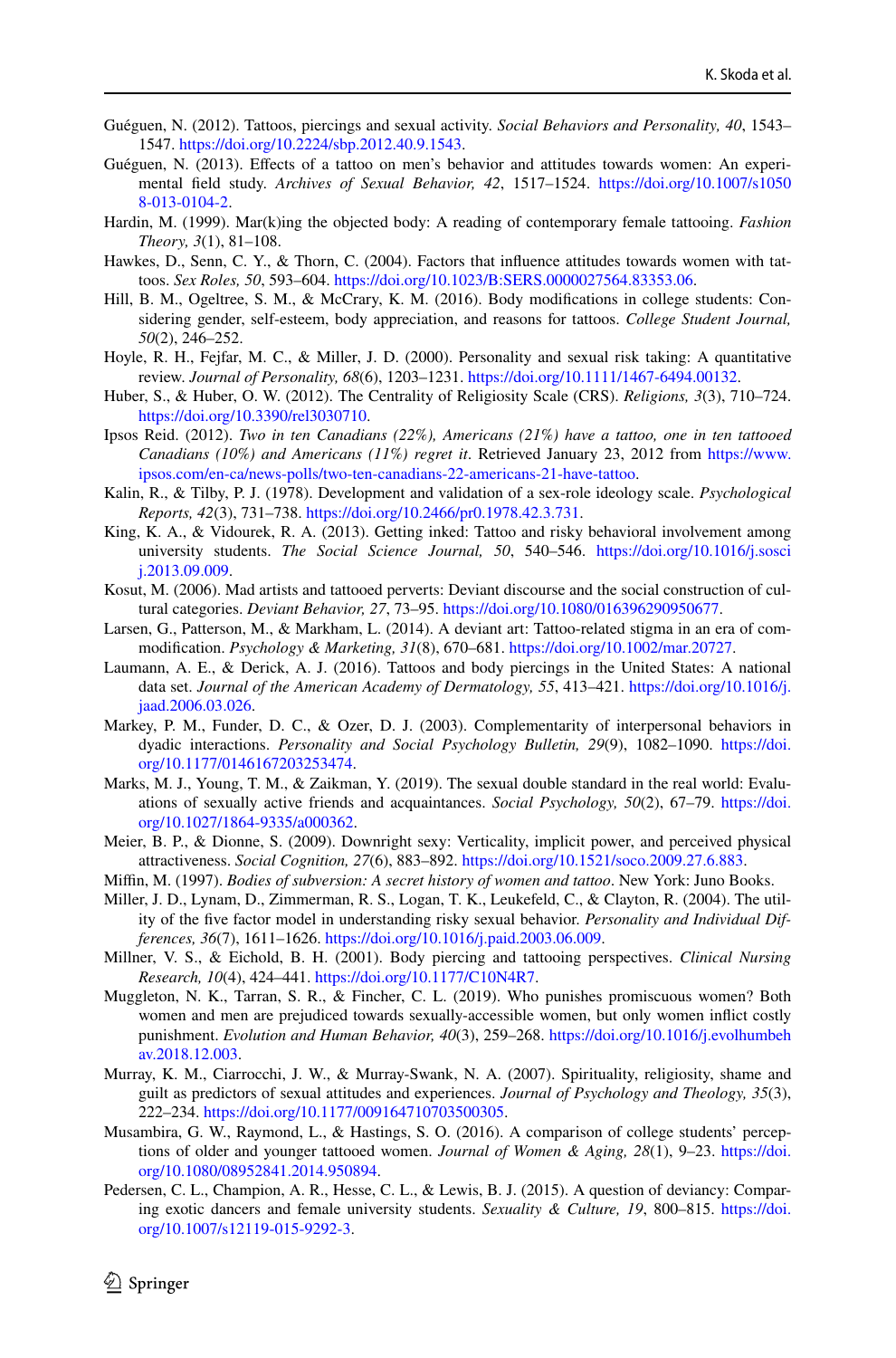- <span id="page-20-16"></span>Penke, L., & Asendorpf, J. B. (2008). Beyond global sociosexual orientations: A more differentiated look at sociosexuality and its effects on courtship and romantic relationships. *Journal of Personality and Social Psychology, 95*, 1113–1135. [https ://doi.org/10.1037/0022-3514.95.5.1113.](https://doi.org/10.1037/0022-3514.95.5.1113)
- <span id="page-20-4"></span>Pitts, V. (2003). *In the flesh—The cultural politics of body modification*. New York: Palgrave Macmillan. https://doi.org/10.1057/9781403979438.
- <span id="page-20-10"></span>Pozgain, I., Barkic, J., Filakovic, P., & Koic, O. (2004). Tattoo and personality traits of Croatian veterans. *Yonsei Medical Journal, 45*(2), 300–305. [https ://doi.org/10.3349/ymj.2004.45.2.300](https://doi.org/10.3349/ymj.2004.45.2.300).
- <span id="page-20-17"></span>Randler, C., Jankowski, K. S., Rahafar, A., & Diaz-Morales, J. F. (2016). Sociosexuality, morningnesseveningness, and sleep duration. *SAGE Open, 6*(1), 2158–2440. [https ://doi.org/10.1177/21582 44015](https://doi.org/10.1177/2158244015621958) 621958.
- <span id="page-20-8"></span>Resenhoeft, A., Villa, J., & Wiseman, D. (2008). Tattoos can harm perceptions: A study and suggestions. *Journal of American College Health, 56*(5), 593–596. [https ://doi.org/10.3200/JACH.56.5.593-596.](https://doi.org/10.3200/JACH.56.5.593-596)
- <span id="page-20-11"></span>Roberti, J. W., Storch, E. A., & Bravata, E. A. (2004). Sensation seeking, exposure to psychosocial stressors, and body modifications in a college population. *Personality and Individual Differences, 37*(6), 1167–1177. [https ://doi.org/10.1016/j.paid.2003.11.020](https://doi.org/10.1016/j.paid.2003.11.020).
- <span id="page-20-21"></span>Roberts, T. A., & Ryan, S. A. (2002). Tattooing and high-risk behavior in adolescents. *Pediatrics, 11*, 1058–1063. [https ://doi.org/10.1542/peds.110.6.1058](https://doi.org/10.1542/peds.110.6.1058).
- <span id="page-20-19"></span>Roth, M., & Hammelstein, P. (2011). The need inventory of sensation seeking (NISS). *European Journal of Psychological Assessment, 28*(1), 11–18. [https ://doi.org/10.1027/1015-5759/a0000 85](https://doi.org/10.1027/1015-5759/a000085).
- <span id="page-20-20"></span>Roth, M., Hammelstein, P., & Brähler, E. (2007). Beyond a youthful behavior style–Age and sex differences in sensation seeking based on need theory. *Personality and Individual Differences, 43*(7), 1839–1850. [https ://doi.org/10.1016/j.paid.2007.06.004](https://doi.org/10.1016/j.paid.2007.06.004).
- <span id="page-20-14"></span>Rowatt, W. C., & Schmitt, D. P. (2003). Associations between religious orientation and varieties of sexual experience. *Journal for the Scientific Study of Religion, 42*(3), 455–465. [https ://doi.](https://doi.org/10.1111/1468-5906.00194) org/10.1111/1468-5906.00194.
- <span id="page-20-6"></span>Rudman, L. A., & Glick, P. (2001). Prescriptive gender stereotypes and backlash toward agentic women. *Journal of Social Issues, 57*, 743–762. [https ://doi.org/10.1111/0022-4537.00239 .](https://doi.org/10.1111/0022-4537.00239)
- <span id="page-20-7"></span>Rudman, L. A., & Kilianski, S. E. (2000). Implicit and explicit attitudes toward female authority. *Personality and Social Psychology Bulletin, 26*(11), 1315–1328. [https ://doi.org/10.1177/01461 67200](https://doi.org/10.1177/0146167200263001) 263001.
- <span id="page-20-3"></span>Sanders, C. R. (1988). Marks of mischief: Becoming and being tattooed. *Journal of Contemporary Ethnography, 16*, 395–432. [https ://doi.org/10.1177/08912 41688 16400 1.](https://doi.org/10.1177/0891241688164001)
- <span id="page-20-18"></span>Sato, T. (2005). The Eysenck Personality Questionnaire brief version: Factor structure and reliability. *The Journal of Psychology, 139*(6), 545–552. [https ://doi.org/10.3200/JRLP.139.6.](https://doi.org/10.3200/JRLP.139.6)
- <span id="page-20-15"></span>Schmitt, D. P., & Fuller, R. C. (2015). On the varieties of sexual experience: Cross-cultural links between religiosity and human mating strategies. *Psychology of Religion and Spirituality, 7*(4), 314–326. https://doi.org/10.1037/rel0000036.
- <span id="page-20-2"></span>Seiter, J. S., & Hatch, S. (2005). Effect of tattoos on perceptions of credibility and attractiveness. *Psychological Reports, 96*(3\_suppl), 1113–1120. [https ://doi.org/10.2466/pr0.96.3c.1113-1120](https://doi.org/10.2466/pr0.96.3c.1113-1120).
- <span id="page-20-1"></span>Shannon-Massal, L. (2016). *Tattoo takeover: Three in ten Americans have tattoos, and most don't stop at just one*. Retrieved February 10, 2016 from https://www.theharrispoll.com/health-and-life/Tatto [o\\_Takeo ver.html.](http://www.theharrispoll.com/health-and-life/Tattoo_Takeover.html)
- <span id="page-20-9"></span>Singer, L. J. (1993). *Erotic welfare: Sexual theory and politics in the age of epidemic*. New York: Routledge.
- <span id="page-20-5"></span>Stieger, S., Pietschnig, J., Kastner, C. K., Voracek, M., & Swami, V. (2010). Prevalence and acceptance of tattoos and piercings: A survey of young adults from the southern German-speaking area of central Europe. *Perceptual and Motor Skills, 110*(3), 1065–1074. [https ://doi.org/10.2466/](https://doi.org/10.2466/pms.110.C.1065-1074) [pms.110.C.1065-1074](https://doi.org/10.2466/pms.110.C.1065-1074).
- <span id="page-20-12"></span>Stirn, A., Hinz, A., & Brähler, E. (2006). Prevalence of tattooing and body piercing in Germany and perception of health, mental disorders, and sensation seeking among tattooed and body-pierced individuals. *Journal of Psychosomatic Research*,  $60(5)$ , 531–534. https://doi.org/10.1016/j.jpsychores [.2005.09.002](https://doi.org/10.1016/j.jpsychores.2005.09.002).
- <span id="page-20-13"></span>Swami, V. (2012). Written on the body? Individual differences between British adults who do and do not obtain a first tattoo. *Scandinavian Journal of Psychology, 53*(5), 407–412. [https ://doi.org/10.111](https://doi.org/10.1111/j.1467-9450.2012.00960.x)  $1/j.1467-9450.2012.00960.x.$
- <span id="page-20-0"></span>Swami, V., & Furnham, A. (2007). Unattractive, promiscuous, and heavy drinkers: Perceptions of women with tattoos. *Body Image,* 4, 343-352. https://doi.org/10.1016/j.bodyim.2007.06.005.